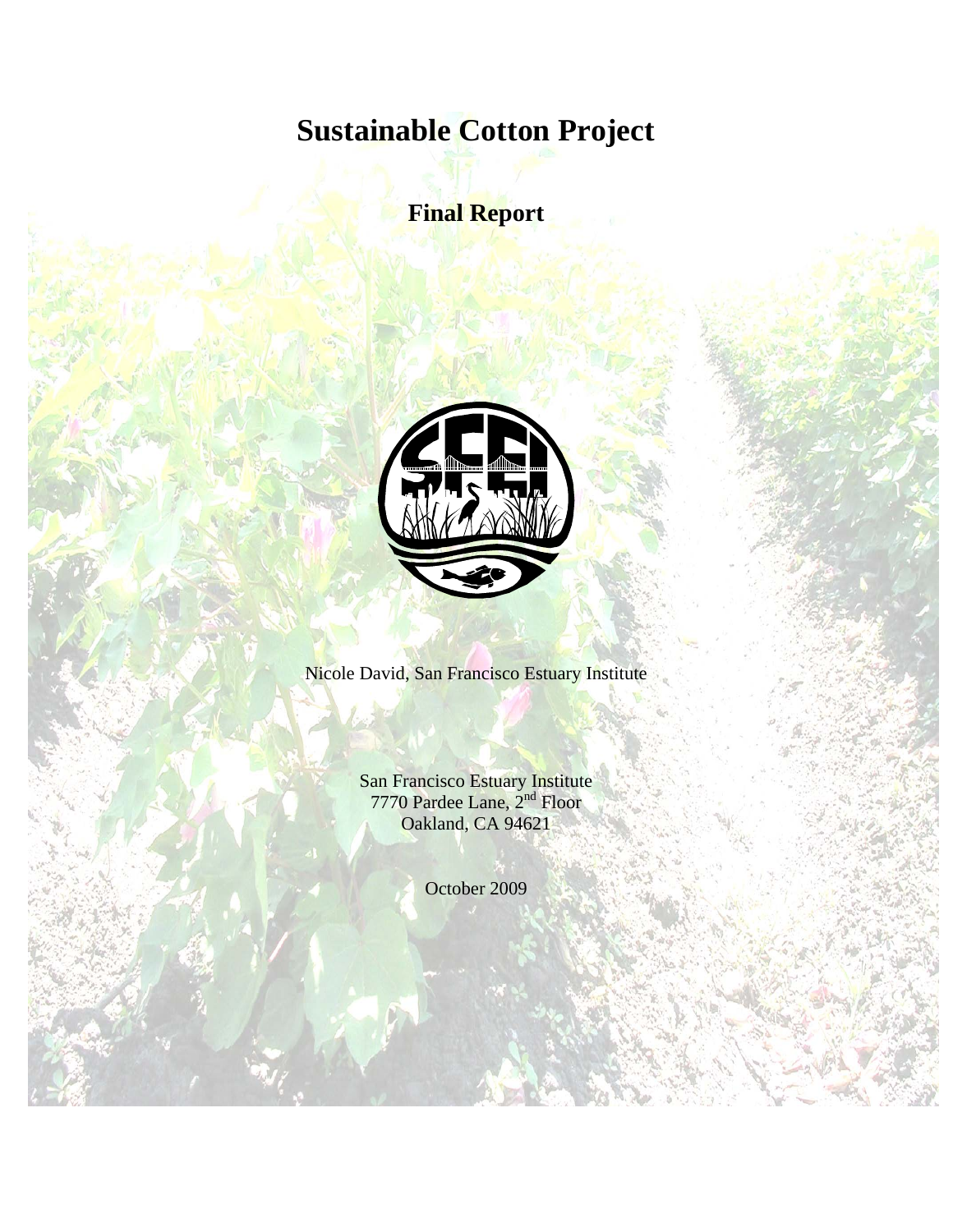This report should be cited as:

David, N. 2009. Sustainable Cotton Project. Final Project Report. San Francisco Estuary Institute, Oakland, CA. SFEI Contribution Number 592.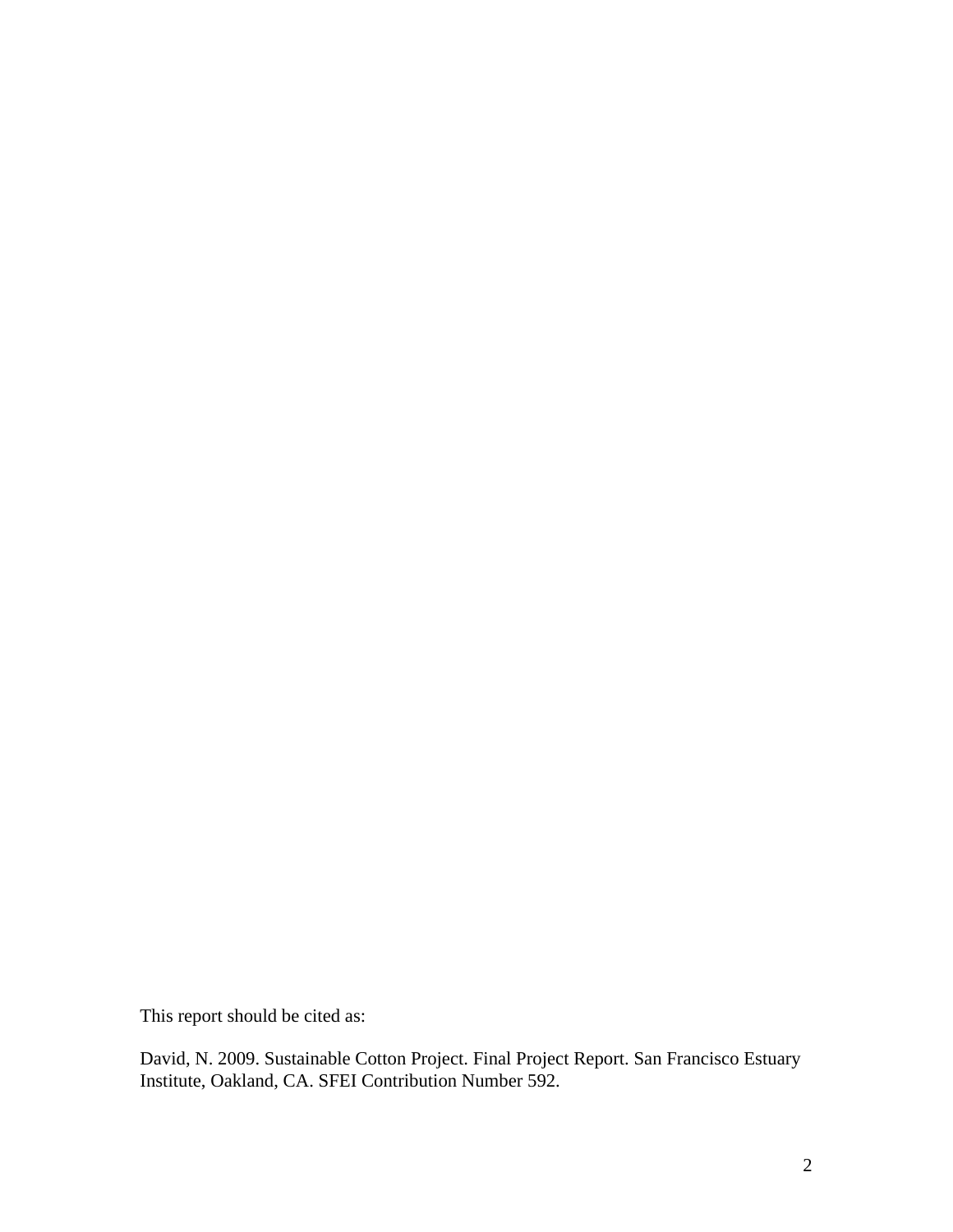# **TABLE OF CONTENTS**

| 4.2.2 Analytical Methods and Quality Assurance for Pesticide Samples 13 |  |
|-------------------------------------------------------------------------|--|
|                                                                         |  |
|                                                                         |  |
|                                                                         |  |
|                                                                         |  |
|                                                                         |  |
|                                                                         |  |
| 5.4 PESTICIDES USED IN BASIC VS. CONVENTIONAL GROWING PRACTICE 25       |  |
|                                                                         |  |
|                                                                         |  |
|                                                                         |  |
|                                                                         |  |
|                                                                         |  |
|                                                                         |  |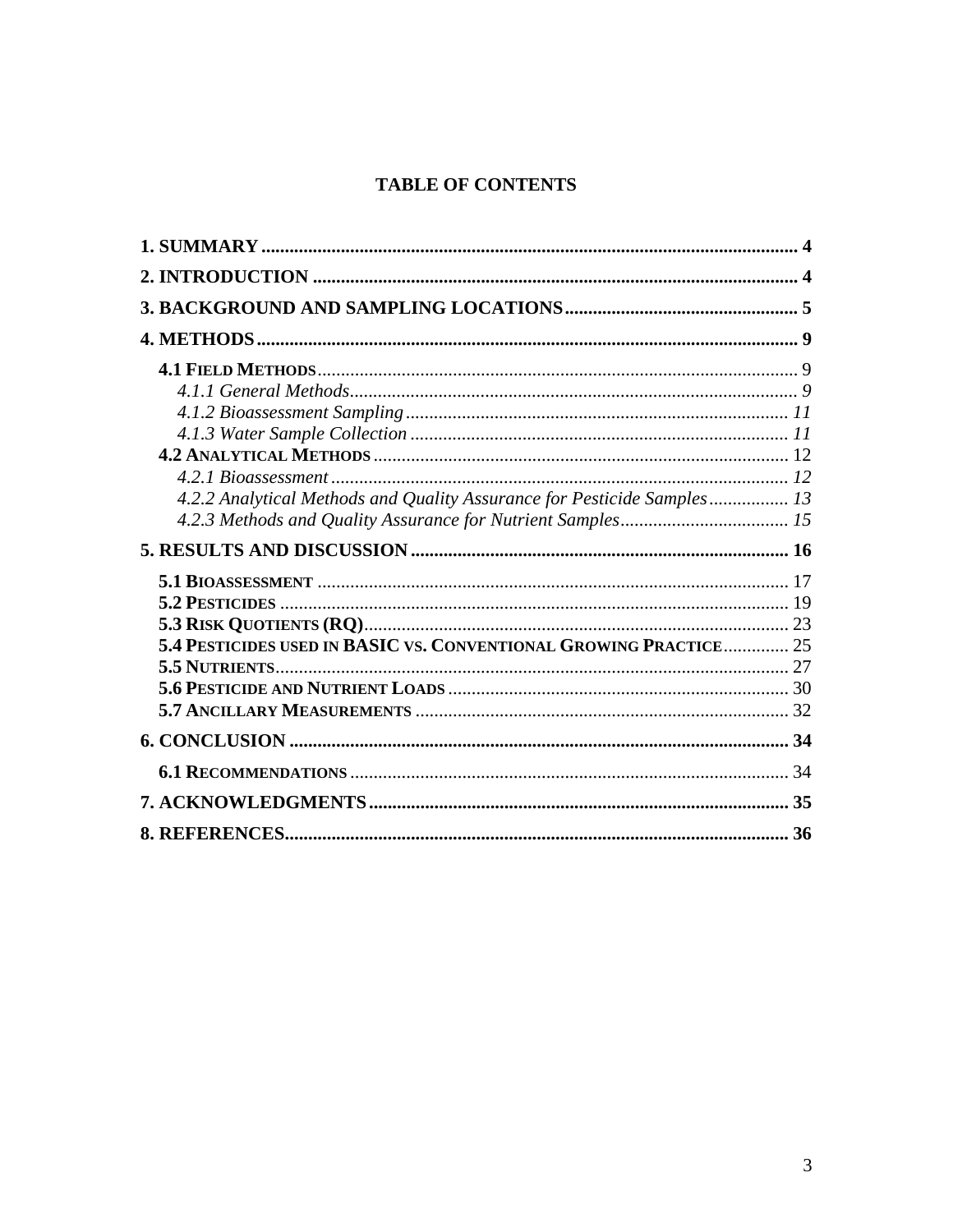#### <span id="page-3-0"></span>**1. Summary**

Contamination from pesticide application to row crops is a major water quality issue in California. Cotton receives three to five times greater application of pesticide per acre than other row crops (USGS 2008). This Project included outreach, education, and technical support for growers to test alternatives to synthetic pesticides and inorganic fertilizers. In addition, water quality monitoring of cotton field runoff in the Central Valley of California was conducted during the 2007 and 2008 growing seasons. The goal of the study was to evaluate differences in pesticide and nutrient loads to receiving water bodies comparing biological and conventional growing practices. The types and concentrations of pesticides in the sampled tail water were similar for biologically and conventionally grown cotton. Average pesticide concentrations in water and estimated loads for diuron, glyphosate, chlorpyrifos, and prometryn were not statistically significantly different with BMP implementations at the biological sites due to sample size limitations. However, there was a trend toward lower pesticide concentrations for diuron and prometryn at the biological sites. Concentrations for most nutrient forms and loads were also generally similar within the two site types when compared to flow passing the site at the point of sampling. Nitrate and nitrite loads, however, were reduced at the biological fields by more than 70% compared to the conventional sites. Additionally, limited bioassessment samples showed slightly greater numbers of individuals and numbers of species collected at the biological sites.

## <span id="page-3-1"></span>**2. Introduction**

The Sustainable Cotton Project (SCP) conducted by the Community Alliance with Family Farmers (CAFF) is a multi-faceted effort that evaluates differences in pesticide and nutrient concentrations in cotton field drainage water. Within the SCP, cotton fields with conventional growing practices were compared to fields enrolled in the Biological Agricultural Systems in Cotton (BASIC) growing practices (Gibbs et al. 2005). Additionally, interested conventional growers were trained and mentored in BASIC farming practices to increase awareness of water and sediment contamination issues. The overall goal was to reduce pesticide and nutrient concentration in water discharging into streams and rivers included on the 303(d) List of impaired water bodies. The Project was funded by the California State Water Resources Control Board. Oversight for the Project was provided by the grant manager at the California State Water Resources Control Board.

The SCP's goal is a cleaner cotton industry and the improvement of water quality by bringing growers, manufacturers, and consumers together to promote information sharing. Through education and outreach the SCP provides information on biological growing techniques and the importance of pesticide reduction in fiber production since cotton is one of the most widely grown and chemically-intensive crops in the Central Valley. BASIC cotton is grown using Best Management Practices (BMPs) that can be successfully and economically applied to effectively reduce the footprints for the acres of farmland, amount of water, and produced carbon (Figure 1). To produce the same amount of cotton, BASIC growers need approximately 65% of the cropland, 38 % of the amount of water, and have a carbon footprint that is approximately 19% of the footprint when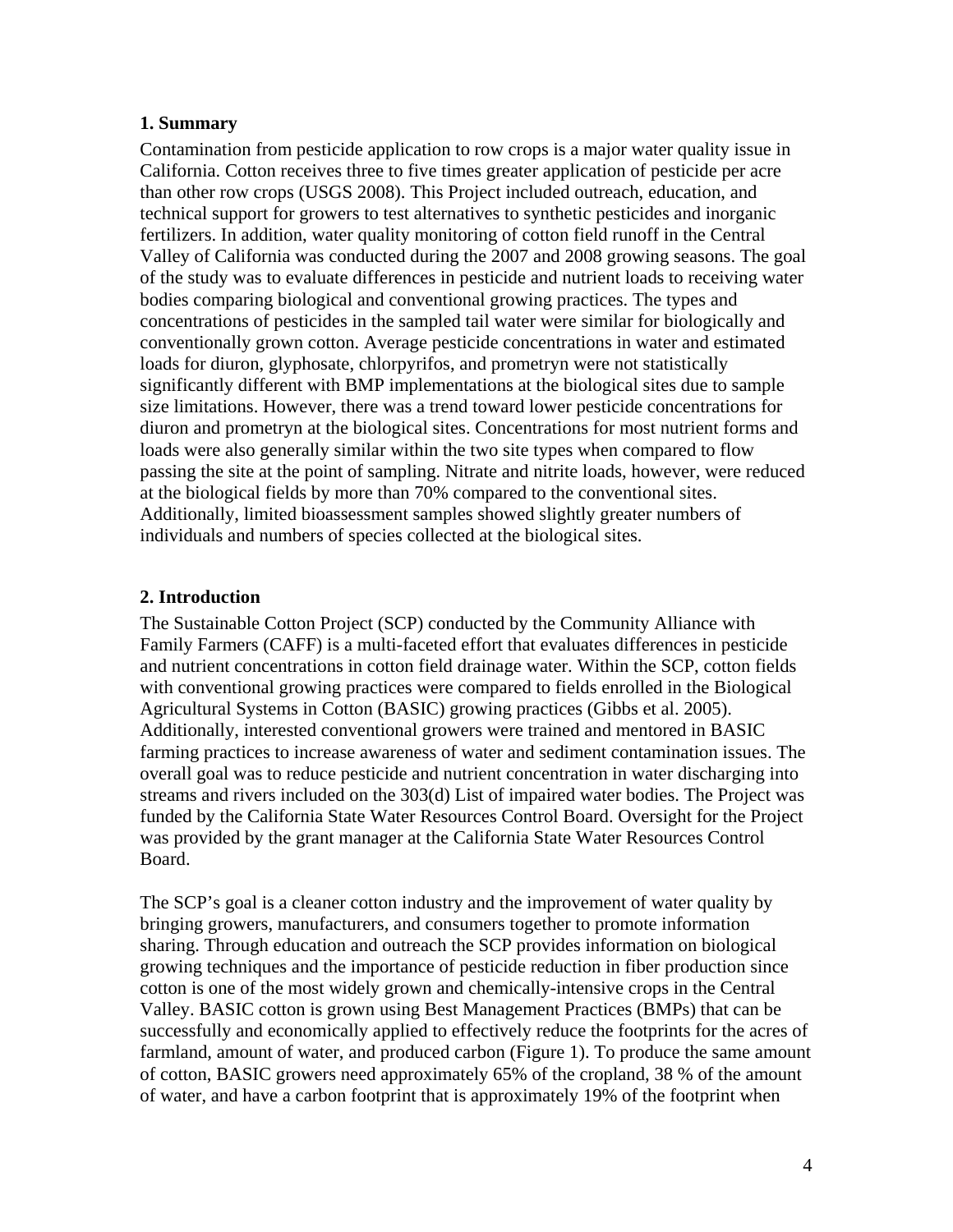compared to conventional growers. For example, growers use composted manures and cover crops instead of synthetic fertilizers in BASIC farming; innovative weeding strategies are used instead of herbicides; beneficial insects and trap crops are used to control harmful insect populations; and alternatives to toxic defoliants are used by growers to prepare plants for harvest (Gibbs et al. 2005).



Figure 1. Comparison of optimal BASIC versus conventional growing practices in cotton and the potential calculated footprint of the different growing types. Source: SCP Footprint Calculator,

http://www.sustainablecotton.org/html/footprint\_calculator/fiber\_footprint.html

The SCP started in May 2006 with the preparation of the Project Assessment and Evaluation Plan, the Environmental Monitoring Plan, and the Quality Assurance Project Plan. Water and bioassessment sampling began in May 2007 and continued through August 2008 with the aim to evaluate the effectiveness of implementation of BASIC practices.

## <span id="page-4-0"></span>**3. Background and Sampling Locations**

The San Joaquin Valley spans approximately 140 miles from the Sacramento/San Joaquin Delta in the north to Tulare County in the south and includes eight counties. Agriculture is the primary economic activity in the San Joaquin Valley, producing more than \$12 billion in crop value in 1995 (Umbach 2002). A variety of crops are grown in the Valley, including cotton, tomatoes, fruit and nut trees, melons, and other vegetables and fruits. Water for these crops is delivered from the Sacramento/San Joaquin Delta by the State Water Project and the Central Valley Project, from local groundwater, and from the San Joaquin River. Tail water is directed via sloughs and creeks back into the San Joaquin River.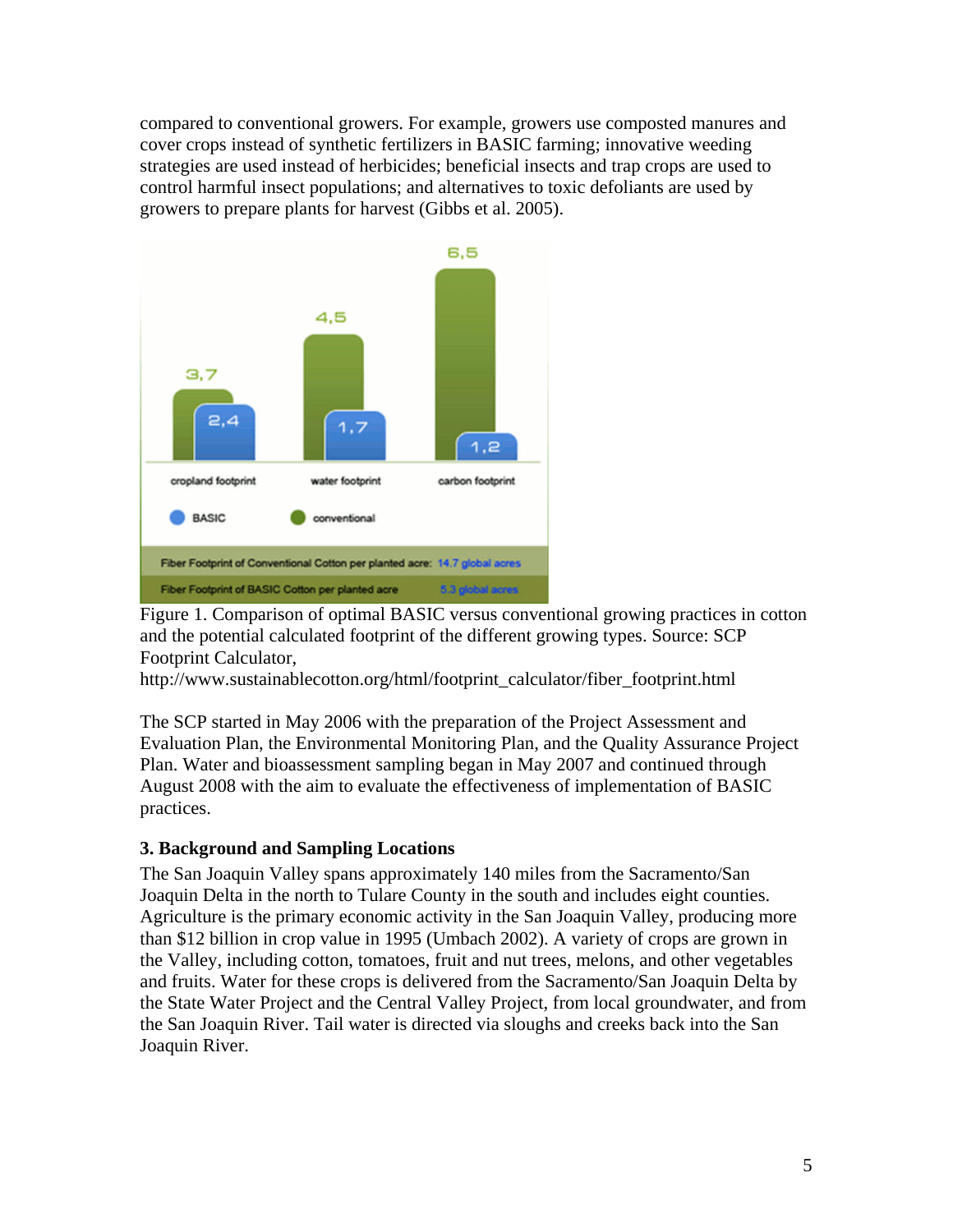The sampling sites (Table 1, Figure 2) were within the boundaries of the Westside San Joaquin River Watershed Coalition (Westside Coalition). This watershed generally lies on the west side of the San Joaquin River from approximately the Stanislaus River in the north to 10 miles south of Mendota and encompasses an area of 460,500 acres. There are approximately 4,000 landowners and 1,500 farmers within the watershed. Most of the watershed receives water supplies from the Central Valley Project, along with deliveries from the State Water Project, the San Joaquin River, and the Kings River. The Delta-Mendota Canal and San Luis Canal run through the center of the watershed. Water deliveries are made to Federal Central Valley Project contractors and to San Joaquin River Exchange contractors (including Central California Irrigation District and San Luis Canal Company) from these facilities.

| ັ້<br><b>Sample ID</b> | Latitude   | Longitude   | Size (acres) | <b>Type</b>  |
|------------------------|------------|-------------|--------------|--------------|
|                        | (°North)   | (°West)     |              |              |
| Basic 1                | 36.5937.99 | 120.371958  | 30           | <b>BASIC</b> |
| Basic 2                | 37.002562  | 120.372149  | 10           | <b>BASIC</b> |
| Basic 3                | 37.01345   | 120.363264  | 90           | <b>BASIC</b> |
| Basic 4                | 37.000765  | 120.5207.17 | 73           | <b>BASIC</b> |
| Basic 5                | 37.089933  | 120.61549   | 30           | <b>BASIC</b> |
| Conv $1$               | 36.593799  | 120.371958  | 85           | Conventional |
| Conv 2                 | 37.0117.89 | 120.37191   | 102          | Conventional |
| Conv $3$               | 37.00572   | 120.86947   | 95           | Conventional |

Table 1. All monitored cotton fields with their specific locations, their sizes, and their type of growing practice.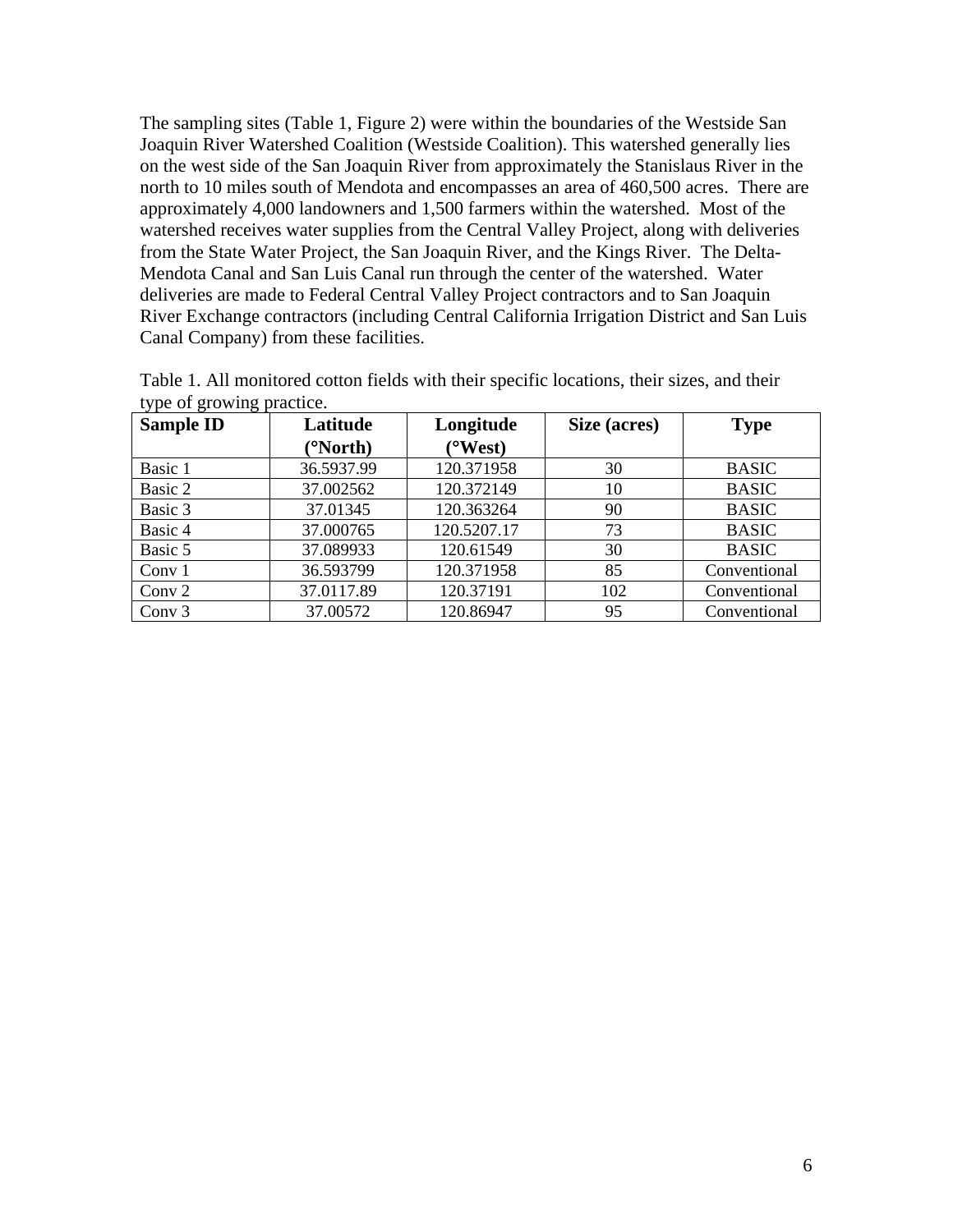

Figure 2. All sampling locations for the Sustainable Cotton Project in Fresno, Madera, and Merced County in the Central Valley including latitudes and longitudes in degrees decimal. Site Conventional 3 was added in 2008 replacing Conventional 1, since corn was planted at the Conventional 1 site during the second year of this study.

The last Census of Agriculture noted that there were 1,393 cotton farms in the Central Valley, with an average acreage of 500 acres each (USDA 2002). California is frequently the second highest producing state in the U.S., behind Texas. But California typically out-competes the rest of the country, and often the world, with its impressive yields. A yield of 1,200 to 1,300 pounds per acre is not uncommon, compared to the average U.S. yield of 615 pounds. California cotton producers must produce high yields, however. The cost of production in the state is estimated to be \$800 to \$1,000 per acre, which is possibly the highest production cost in the world. Profit margins are tight, and can be severely reduced by bad weather, insects, low yields, increased fuel costs, or declining prices.

The San Joaquin River receives substantial amounts of agricultural tail water or drainage that contributes salts, nutrients, pesticides, trace elements, sediments, and other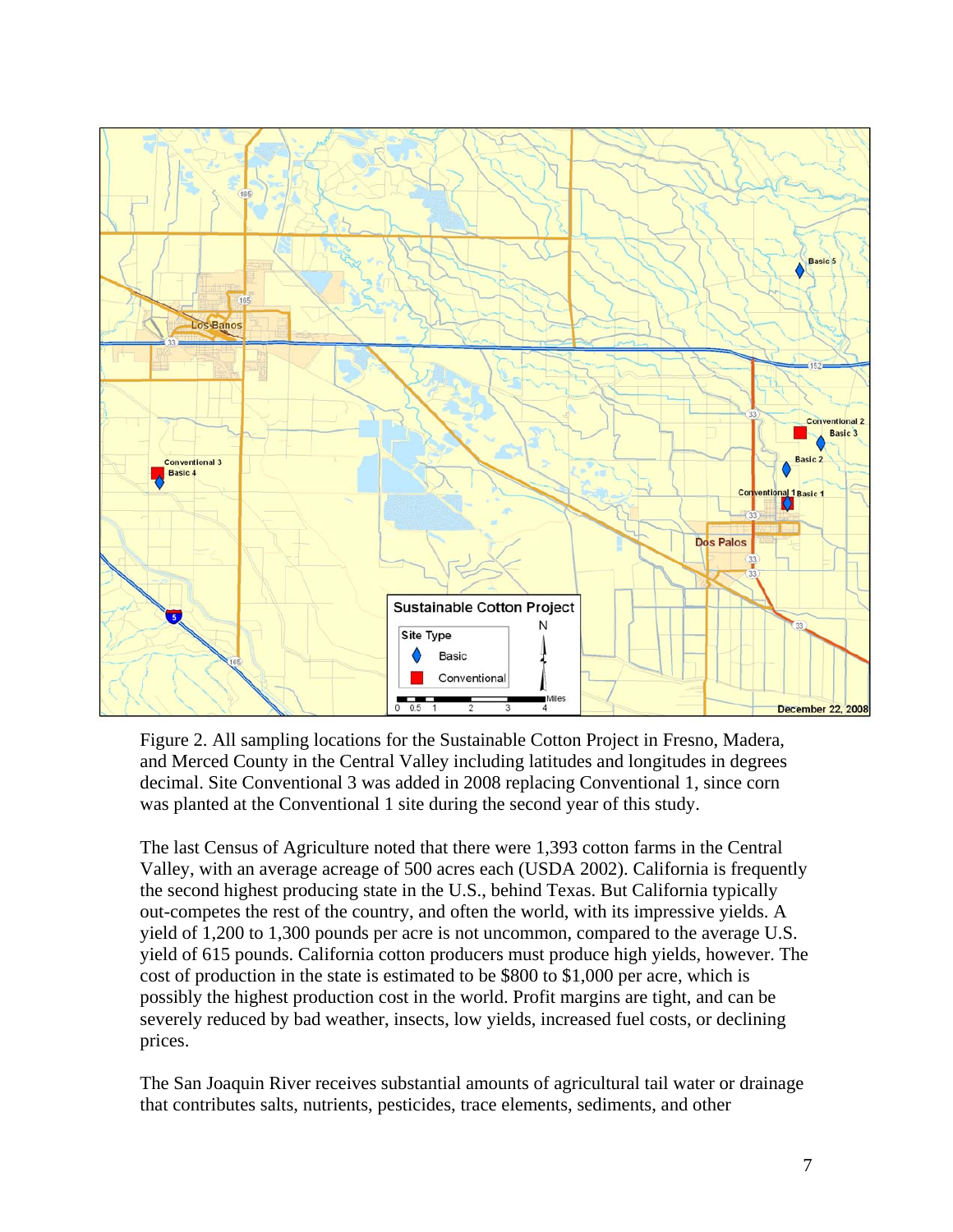substances that affect water quality. Regarding surface water quality in the San Joaquin River basin, the US Geological Survey concluded that (1) the potential exists for toxicity to aquatic organisms from water-borne pesticides because concentrations of seven pesticides have exceeded aquatic life criteria, and (2) the potential exists for adverse effects on aquatic life from pesticides in bed sediment and aquatic tissue samples.

This Project targeted several pesticides, including chlorpyrifos, which is particularly harmful to aquatic organisms. According to U.S. EPA Risk Quotients, a single application of chlorpyrifos poses risks to small mammals, birds, fish and aquatic invertebrate species for nearly all registered outdoor uses (US EPA 2002). According to the CA Department of Pesticide Regulation's Annual Pesticide Use Report (2002), cotton farmers were the highest users of chlorpyrifos statewide, with over 221,000 pounds of active ingredient applied. In addition, monitoring by the US Geological Survey, Department of Pesticide Regulation, and others has confirmed widespread occurrence of diazinon, chlorpyrifos and other OP-pesticides in the San Joaquin River and tributaries. Thus, reducing use and runoff of these pollutants would help improve the health of the targeted watershed.

The SCP sampling sites were located in Fresno, Madera, and Merced County in the San Joaquin Valley. The sites were selected to cover geographical areas with similar agricultural uses and site characteristics (e.g., soil types, pest pressure etc.) to provide a good comparison between BASIC and conventionally grown cotton. Seven cotton fields were monitored during 2007 and 2008 (Figure 2, Table 1). Five of the fields enrolled in the BASIC program were compared to two conventional cotton fields. Notified by the local pest control advisor, SFEI personnel mobilized when irrigation started and collected samples at all sites where runoff occurred. A second trip was made to catch runoff from the remaining sites within the same irrigation cycle in order to collect water samples from all sites within a short window of time. Water samples were collected at all sites during four irrigation events in the growing seasons of 2007 and 2008. Due to extreme water shortages, irrigation at the end of the 2007 cotton season was curtailed early and no representative fourth samples could be collected. In 2008, only one sample was collected late in the season to complete the sampling plan. Bioassessment samples were collected at two sites (one conventional and one BASIC) during three irrigation events.

**Cotton Life Cycle.** Cotton is an annual field crop commonly grown within California's San Joaquin Valley. It is grown in rows or furrows and is usually furrow irrigated with siphon or gated pipe, but can also be irrigated with sprinklers or subsurface drip irrigation systems. The cotton growing season begins in late winter or early spring with preirrigation. Prior to planting, the cotton field is irrigated to leach salts and provide soil moisture to germinate the seed. The cottonseed is planted mechanically in the furrows and emerges from the soil within a week of planting. During the growing cycle, the plant grows to its mature height (30" to 48") and set bowls. The last irrigation occurs in late summer, after which the plant dies and the bowls open, exposing the cotton fiber. A defoliant is sprayed to cause the leaves to drop off and open the remaining bowls. The fiber is mechanically harvested in the fall.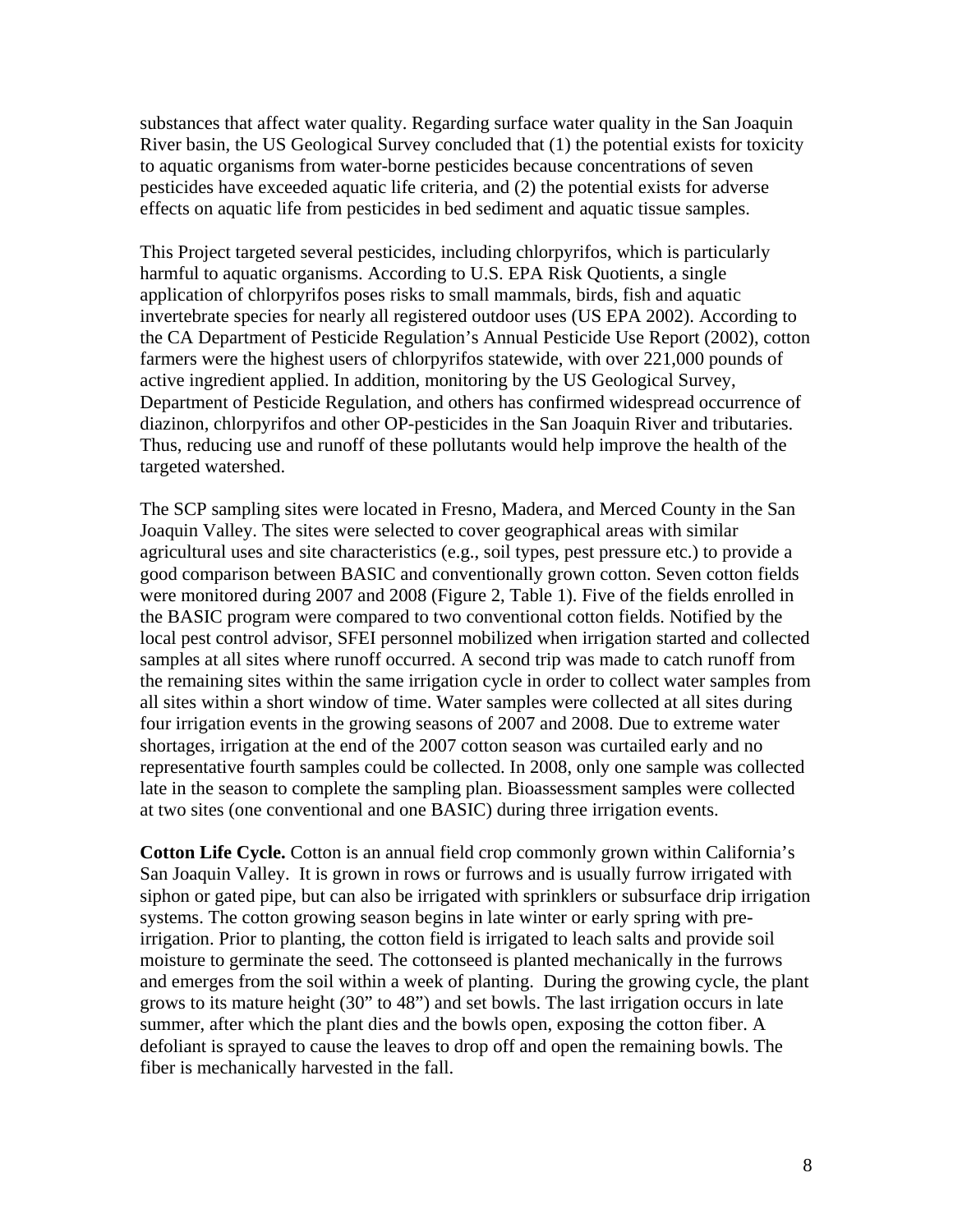

Photo: Cotton plants during irrigation in July.

# <span id="page-8-0"></span>**4. Methods**

## <span id="page-8-1"></span>*4.1 Field Methods*

## <span id="page-8-2"></span>*4.1.1 General Methods*

Each selected site was visited during field reconnaissance and mapped. Once sampling started, the general area of stations was located, GPS coordinates were assigned to each station using a hand-held global positioning system (GPS), and then the station location was confirmed on a map. At each site, Physical Habitat Quality Field Forms for lotic systems (see QAPP for this Project; David and Yee 2007) were completed to document site characteristics and land use. Information recorded included station ID, date, time, station depth, weather conditions, water color/clarity, latitude, longitude, and estimated position error. Flow rate, flow diversions, flow volumes, anthropogenic impacts, wildlife presence were noted. Profiles of the water body from both aerial and cross-section views were drawn.

All sampling bottles were labeled prior to transport to the field according to each sitespecific sampling plan. Spare bottles and labels were also taken to the field. Water quality measurements were collected at every station during every sampling event using portable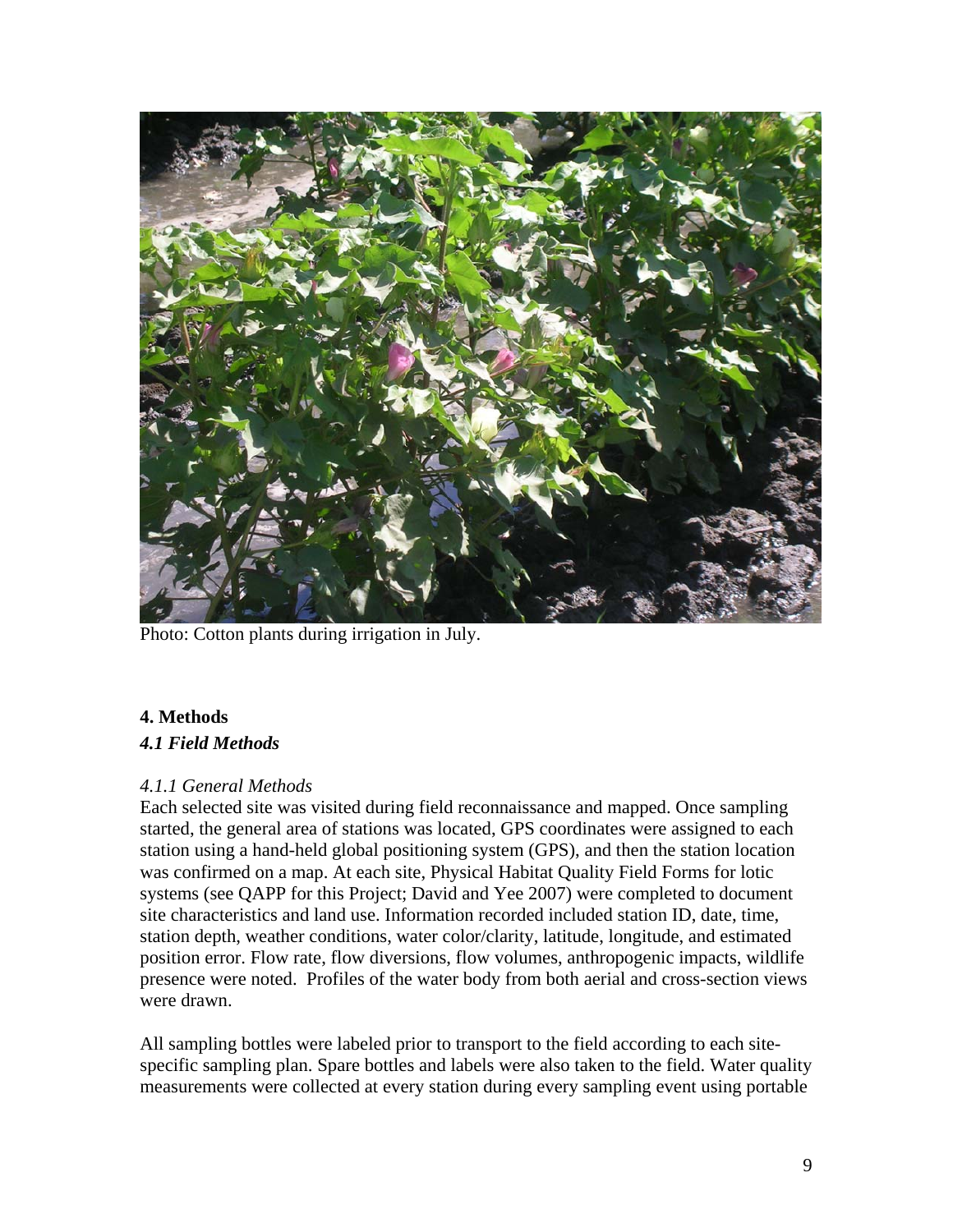field meters. SFEI personnel using the meters were trained on their use and care prior to field use.

- a. A multifunctional water quality meter (e.g., WTW Multi 340 or equivalent) with several probes, was submerged into the water column to collect the following readings:
	- i. dissolved oxygen
	- ii. pH and temperature
	- iii. specific conductance and salinity
	- iv. redox potential (Eh) of soil.

Water depth was recorded for each measurement. At a minimum, surface readings were taken at one-meter depth or mid water column for sites shallower than two meters. Where possible, data (particularly DO) from the bottom, middle and top portions of the water column were also taken.

b. Turbidity was measured either in the field or samples were placed in precleaned containers, stored on ice in a cooler, and in a refrigerator at 4ºC on return to the Institute. Samples measured at the Institute were processed within two weeks of collection. For laboratory turbidity measurements, the containers were removed from the refrigerator and stored in the dark until they reached ambient temperature (approximately one hour). Turbidity measurements were then completed using the same procedures as in the field.



Photo: SFEI staff taking water quality measurements.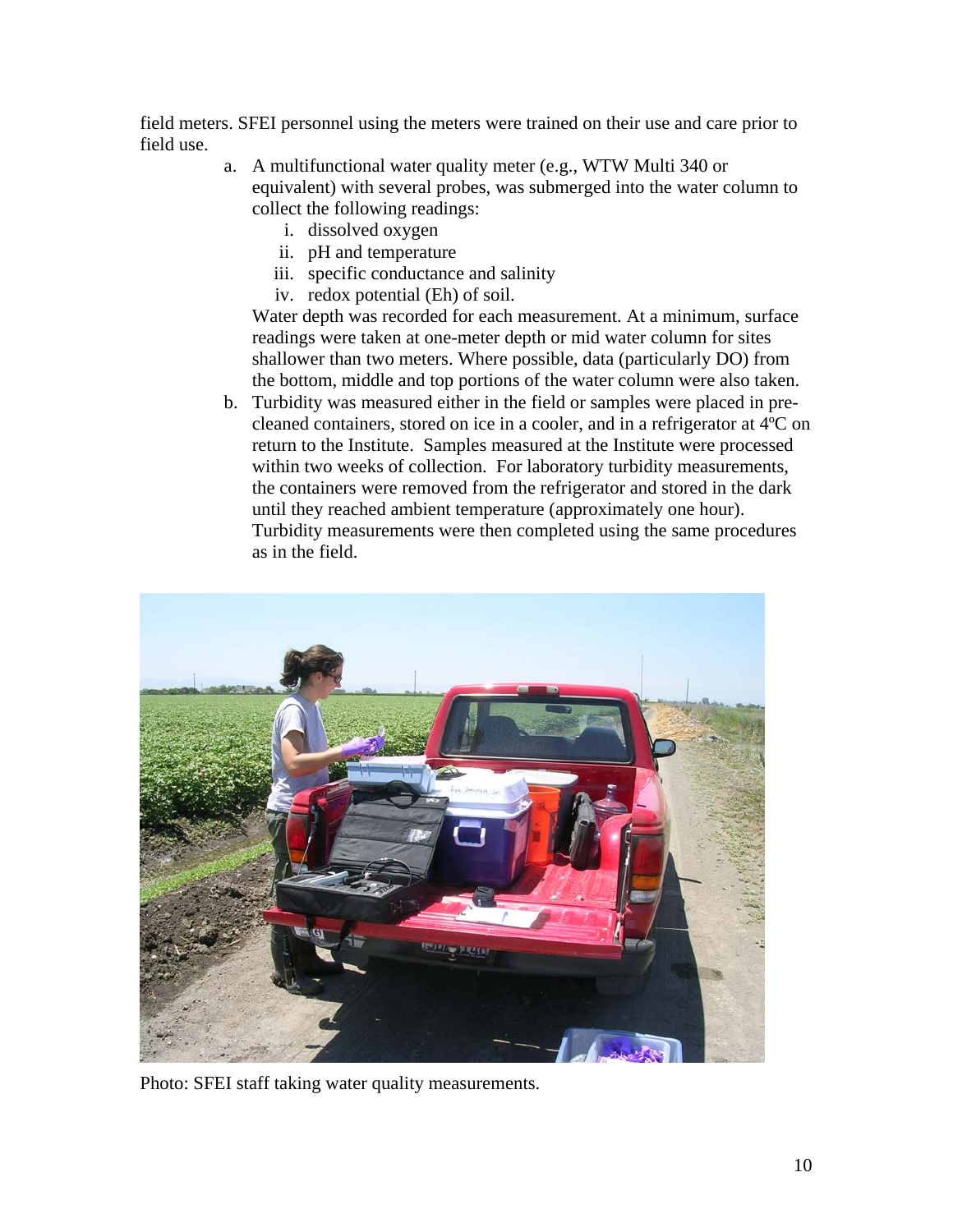#### <span id="page-10-0"></span>*4.1.2 Bioassessment Sampling*

For bioassessment, a Petite Ponar grab was used to collect  $0.005 \text{ m}^3$  sediment samples. Two to three sediment grabs were taken and composited from each site. The composited sediment was washed in a 0.5 mm mesh sieve bucket, with large debris being cleaned manually to retain attached invertebrates in the sample. The material remaining in the bucket was transferred to the sample jar using a wash bottle, followed by transfer with forceps and by hand. Samples were preserved with 95% v/v ethanol in the field, and then transferred to 70% ethanol two to three days after collection. Samples were processed within five months after collection. Processed samples that needed longer storage for QA and other reanalysis (e.g., remnant examination) were supplemented with 10% glycerol to help reduce sample deterioration.

#### <span id="page-10-1"></span>*4.1.3 Water Sample Collection*

Water samples were collected at one-meter depth or mid-water column (if water body was less than 2 m deep) at each sampling site. A portable peristaltic pump was used to transfer water from the water body being sampled to the appropriate sample container. For collection of water samples for chemical analyses all tubing was cleaned prior to use at each sampling location. To avoid aerosol contamination, the sample tubing inlet and outlet was kept covered with clean foil until truck engines were turned off, and the engines remained off until sampling was completed and the tubing inlet and outlet were once again covered. The inlet of the sampling pump tubing was attached to an extendable sampling pole and deployed upstream (and upwind if possible) of the sampling site. Before filling sample containers, tubing was flushed with site water for at least two minutes. Each sample container was triple rinsed with site water unless the container contained a preservative. The outlet tubing of the water sampling pump was positioned at the mouth of the sample container very carefully not to touch the inside of the container or the lid with the tubing. The containers were filled completely to eliminate any headspace. Care was taken to minimize exposure of samples to sunlight. Immediately after collection, the containers were closed and placed on ice in a cooler.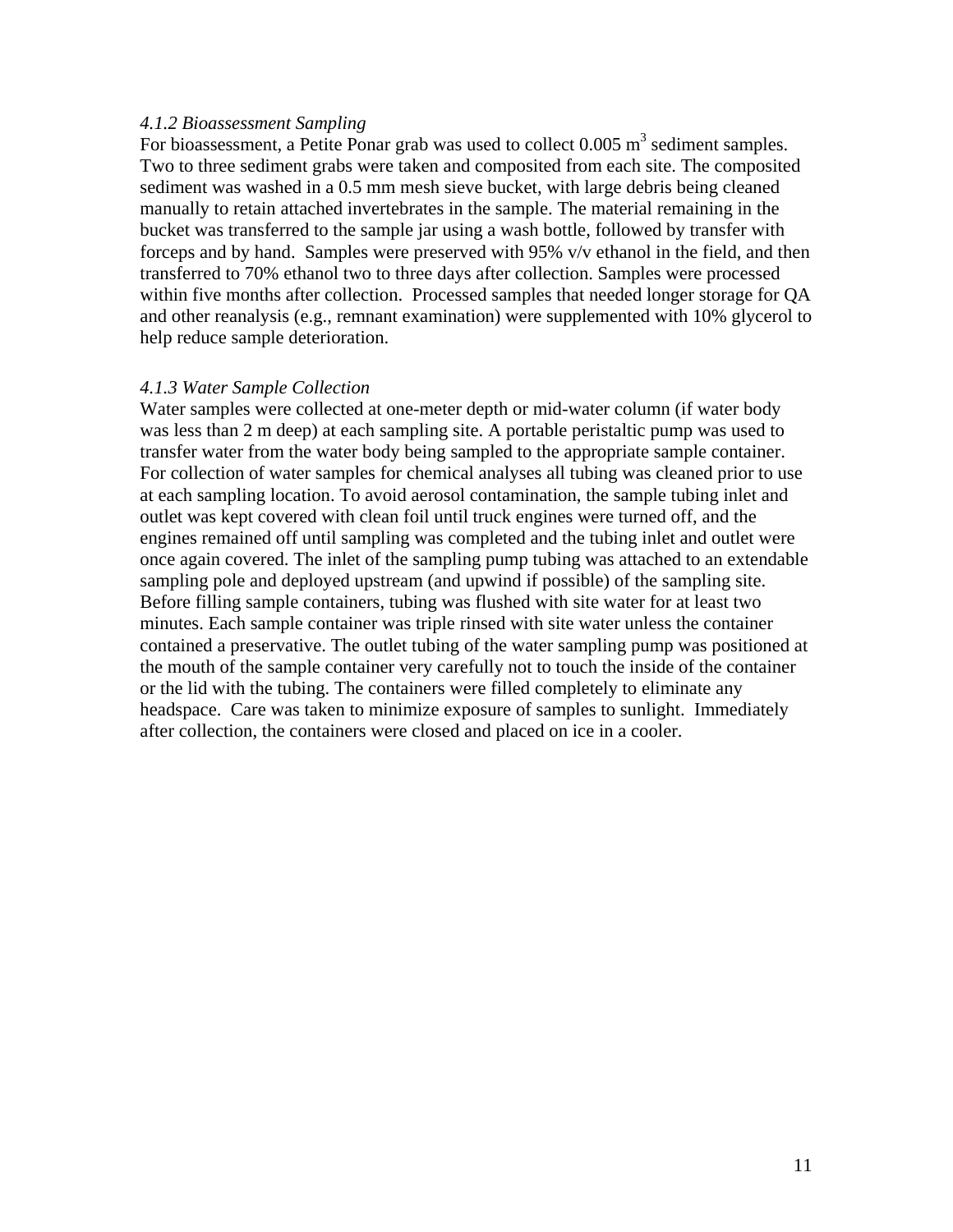

Photo: SFEI staff collecting water samples.

# <span id="page-11-0"></span>*4.2 Analytical Methods*

## <span id="page-11-1"></span>*4.2.1 Bioassessment*

The processing of macroinvertebrate samples was conducted like an initial stream screening method. Due to the very low number of individuals in each sample, every individual was counted and keyed. Because of the low numbers of organisms found at each site, the bioassessment results cannot be used as an indicator of stream ecosystem health or for identifying potential impairment at conventional sites when compared to the BASIC sites. Three biological metrics that were quantified in this study.

- Number of total taxa (designating an organism or a group of organisms)
- Number of total individuals
- Percent very tolerant taxa

Quality assurance in bioassessment samples was ensured through re-counts of total relative abundance, species richness, and species diversity in one out of every 10 bioassessment samples. All re-counts were within 10% of the original numbers. The bioassessment counts therefore met the scoring guidelines outlined in the QAPP (David and Yee 2007). All samples were counted and re-counted by the same practitioner for consistency.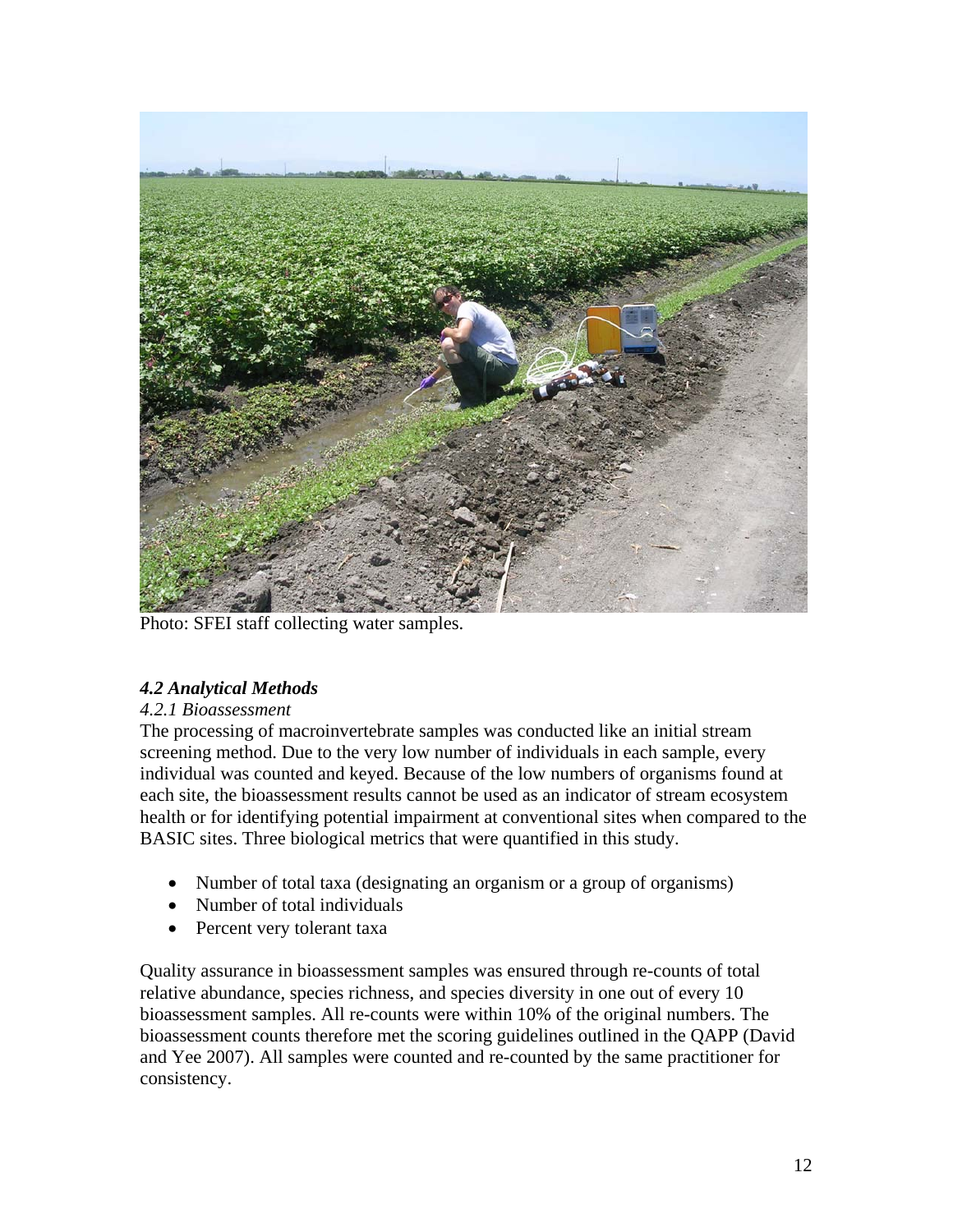## <span id="page-12-0"></span>*4.2.2 Analytical Methods and Quality Assurance for Pesticide Samples*

Water samples were analyzed for the following chemical groups and pesticides, generally applied by growers during the production of cotton.

- 1. Organophosphorous pesticides: Chlorpyrifos (insecticide, nematicide), profenofos (insecticide)
- 2. Carbamates: Aldicarb (insecticide, nematicide), carbaryl (insecticide, nematicide, plant growth regulator), carbofuran (insecticide, nematicide)
- 3. Urea: Diuron (herbicide)
- 4. Phosphonoglycine: Glyphosate (herbicide) and its main metabolite AMPA (aminomethylphosphonic acid), including the surfactants nonylphenol and nonylphenolethoxylate
- 5. Triazine: Prometryn (herbicide)
- 6. Dinitroaniline: Trifluralin (herbicide)
- 7. Unclassified: Propargite (insecticide)

Samples were shipped to and received at the laboratories in good conditions between May 2007 and July 2008. All of the coolers containing water samples for pesticide and nutrient analysis were received at the lab at the recommended temperature of approximately 4ºC.

The analytical methods for OP-pesticides (EPA 8140, 8141AM), for most herbicides (WPCL Method 42), for glyphosate (EPA 547M), and for surfactants (JACR97\_3247- 3272) were chosen to ensure that measured concentrations were above the detection limit for the method. Three pesticides (aldicarb, profenofos, and propargite) were not detected in this study. But according to the pest control advisor, the application rates for these pesticides were negligible or pesticides were not used at all in 2007 and 2008.

Organophosphorus pesticides were analyzed with a modified EPA Method 8140, 8141AM for trace level concentrations in surface water using liquid-liquid extraction and high-resolution gas chromatography with Flame Photometric Detector (FPD) in phosphorus mode and Thermionic Bead Specific Detector (TSD). In summary, a measured volume of a sample was extracted with methylene chloride (DCM) using a separatory funnel. The DCM extract was dried with sodium sulfate, evaporated using Kuderna-Danish (K-D) and solvent exchange into petroleum ether. The extract was concentrated with microsnyder (micro K-D) apparatus and adjusted with iso-octane. The extracts were analyzed by gas chromatography using conditions which permit the separation and measurement of the target analytes in the extracts by FPD and TSD detection.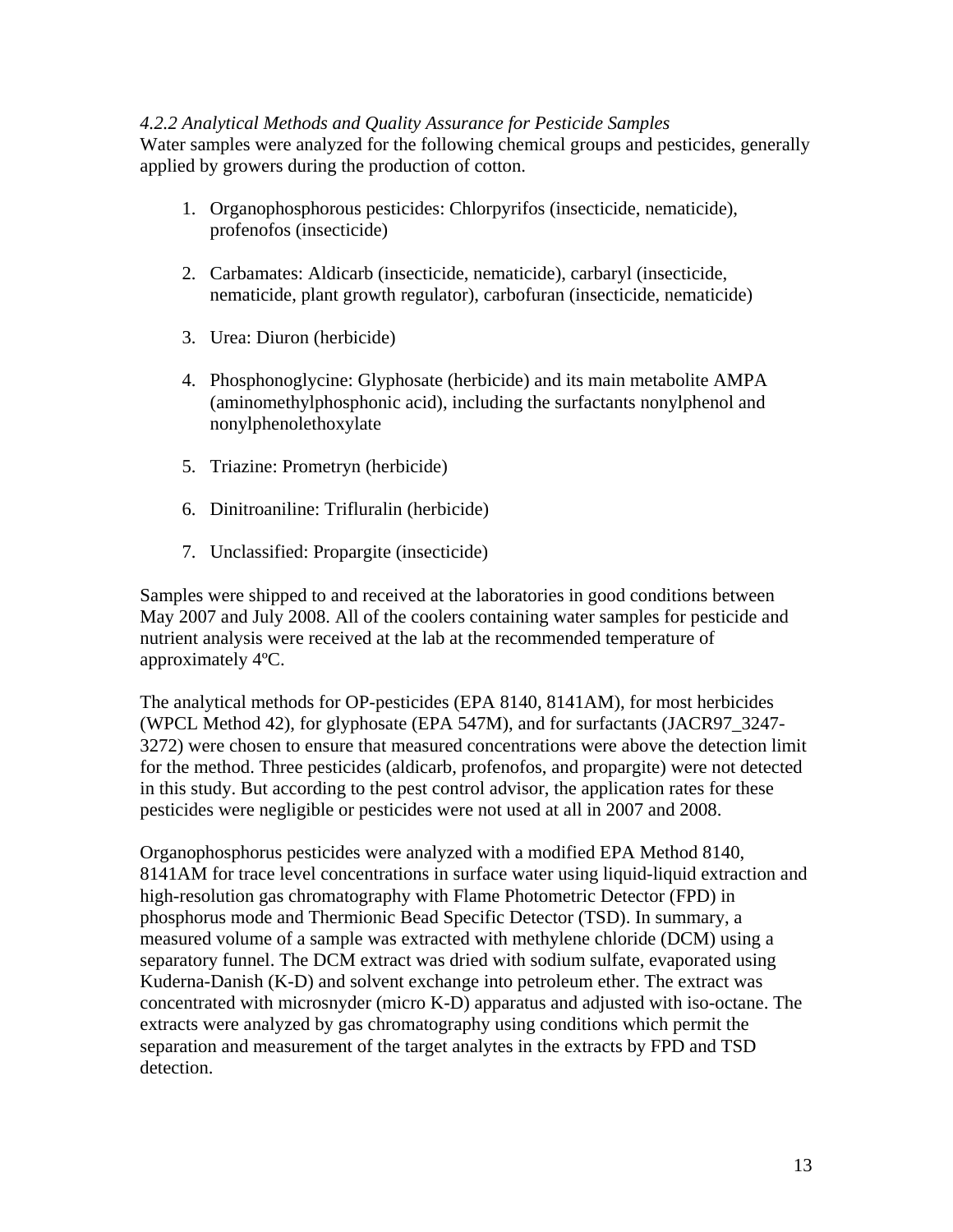Carbamate pesticides were analyzed using a modified EPA Method 632, which is described in detail in the CDFG WPCL SOP #46. Liquid-liquid extraction and chromatography quadrapole system (LC-MSD) coupled to a diode array UV-Vis Detector (DAD) were utilized to analyze trace levels of carbamates in runoff water. In summary, a measured volume of a sample was extracted with methylene chloride (DCM) using a separatory funnel. The DCM extract was dried with sodium sulfate, concentrated and solvent exchanged by rotary evaporation and adjusted with acetonitrile. The extracts were analyzed by liquid chromatography using conditions, which permit the separation and measurement of the target analytes in the extracts by MSD detection.

Selected herbicides were detected in runoff water samples using a modified EPA Method 619. Liquid-liquid extraction and high-resolution gas chromatography with mass spectrometer-ion trap detector (GC-MS-ITD) were used to detect trace level concentrations of herbicides. In summary, a measured volume of a sample was extracted with methylene chloride (DCM) using a separatory funnel. The DCM extract was dried with sodium sulfate evaporated using Kuderna-Danish (K-D) and solvent exchanged into petroleum ether. The extract was concentrated with microsnyder (micro K-D) apparatus and adjusted with iso-octane. The extracts were analyzed by gas chromatography using conditions, which permit the separation and measurement of the target analytes in the extracts by GC/MS/MS.

## *Quality Assurance Results for Pesticides*

The Relative Percent Differences (RPDs), calculated as the difference in concentration of a pair of analytical duplicates divided by the average of the duplicates, were within the target range of +/-25% without exception. The Percent Recoveries (PRs) for Laboratory Control Solution (LCS) and Laboratory Control Solution Duplicates (LCSDs) were within the target range of 75-125%, with the exception of a batch for the surfactants (nonylphenol and nonylphenol ethoxylate) and one batch of glyphosate and trifluralin that were marginally outside the desirable range. The quality assurance samples included one to two method blanks for each analytical batch and in all cases no pesticide concentrations were detected in the method blank samples. Also, all field blank samples were below the MDL for all pesticides. No blank correction factor had to be applied to the results. Table 2 shows all QA results for the measured pesticides.

| <b>Parameter</b>    | <b>Detection</b><br>Limit<br>(MDL) | <b>Reporting</b><br>Limit (RL) | % of Field<br><b>Samples</b><br>below MDL | <b>Relative</b><br><b>Percent</b><br><b>Difference</b><br>(RPD)<br>$+/- 25%$ | <b>Percent</b><br><b>Recovery of</b><br><b>Lab Control</b><br><b>Solution (LCS</b><br>and LCSD) |
|---------------------|------------------------------------|--------------------------------|-------------------------------------------|------------------------------------------------------------------------------|-------------------------------------------------------------------------------------------------|
| <b>Aldicarb</b>     | 0.010                              | 0.050                          | 100                                       | $0.5 - 2.1$                                                                  | 75 - 105                                                                                        |
| <b>Carbofuran</b>   | 0.010                              | 0.050                          | 97                                        | $0.2 - 1.3$                                                                  | $80 - 115$                                                                                      |
| <b>Chlorpyrifos</b> | 0.005                              | 0.020                          | 60                                        | $0.4 - 6.1$                                                                  | $80 - 101$                                                                                      |
| <b>Diuron</b>       | 0.002                              | 0.005                          | 8                                         | <b>NA</b>                                                                    | <b>NA</b>                                                                                       |
| Glyhosate           | 2.00                               | 5.00                           | 18                                        | $1.8 - 2.8$                                                                  | $71 - 112$                                                                                      |

Table 2. Quality Assurance results for pesticides measured in the SCP. All blanks were below detection limits.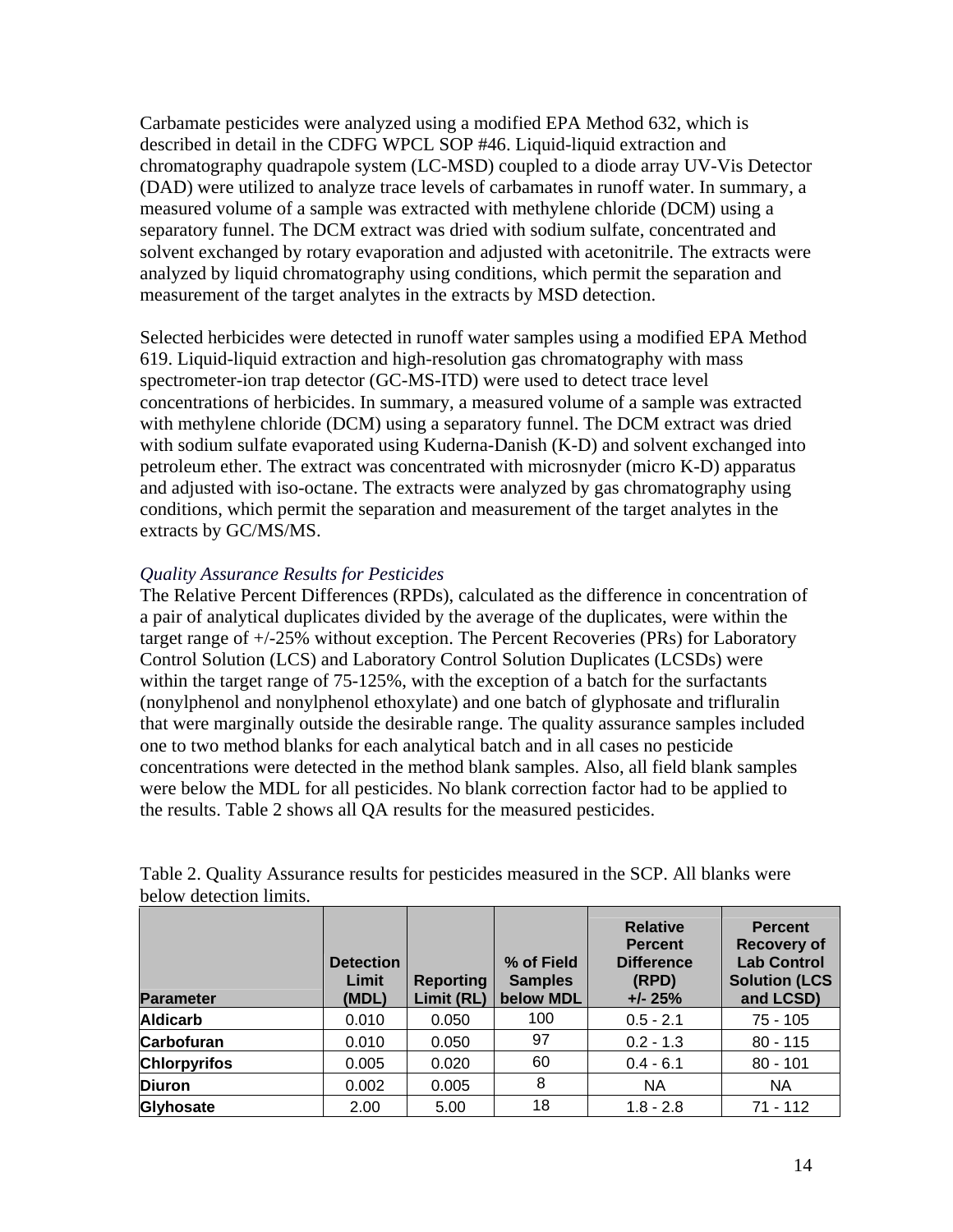| Nonylphenol            | 0.500 | 2.00  | 90  | $1.8 - 3.6$ | $61 - 96$  |
|------------------------|-------|-------|-----|-------------|------------|
| Nonylphenol ethoxylate | 0.500 | 2.00  | 97  | $2.0 - 8.1$ | $69 - 115$ |
| <b>Profenofos</b>      | 0.050 | 0.100 | 100 | $3.0 - 3.0$ | $82 - 102$ |
| <b>Prometryn</b>       | 0.200 | 0.500 | 40  | $1.1 - 1.1$ | $80 - 98$  |
| Propargite             | 0.200 | 0.500 | 100 | $9.2 - 9.2$ | $88 - 103$ |
| <b>Trifluralin</b>     | 0.050 | 0.100 | 97  | $1.4 - 1.4$ | 74 - 93    |

#### <span id="page-14-0"></span>*4.2.3 Methods and Quality Assurance for Nutrient Samples*

Samples delivered or shipped to the laboratory for nutrient analysis were all in good condition with a temperature of approximately 4ºC. Analytical methods selected for nutrients were California Department of Fish and Game methods QC 10107041B for nitrate and nitrate, QC 10107062E for total kjeldahl nitrogen, QC 10115011D for total phosphorus, and QC 10115011M for dissolved-ortho phosphate (see QAPP for details).

For the analysis of inorganic compounds Lachat QuikChem Flow Injection Analyzer (FIA) methods were used. Orthophosphate was determined using a modified EPA Method 365.1. During FIA analysis, the orthophosphate ion produced reacted with ammonium molybdate and antimony potassium tartrate under acidic conditions to form a complex. This complex was reduced with ascorbic acid to form a blue complex, which absorbed light at 880 nm. The absorbance was proportional to the concentration of orthophosphate in the sample.

Nitrite and Nitrate (NOx) were analyzed using EPA Method 353.2. Nitrate was quantitatively reduced to nitrite by passage of the sample through a copperized column of cadmium granules. The resulting nitrite (in addition to the nitrite initially present in the sample) was determined by diazotizing with sulfanilamide followed by coupling with N- (1-naphthyl) ethylenediamine dihydrochloride. The resulting water soluble dye had a magenta color, which was read colorimetrically at 520 nm. Nitrite alone could be determined by performing the same analysis with the exception of removing the cadmium reduction column step. Once nitrite had been quantified, this amount could be subtracted out of the nitrate plus nitrite results to yield the nitrate concentration alone.

Total Kjeldahl Nitrogen (TKN is the sum of organic and ammonia nitrogen) was analyzed by EPA Method 351.2. The sample was heated for two and a half hours in the presence of sulfuric acid and potassium sulfate, to convert nitrogen compounds to ammonium. During FIA analysis the sample pH was raised wherein the ammonium ion was converted to ammonia. The ammonia was heated with salicylate and hypochlorite to produce a blue color, which is proportional to the ammonia concentration. Total nitrogen was calculated by summing total Kjeldahl nitrogen (TKN) and nitrate plus nitrite nitrogen  $(NO<sub>3</sub>+NO<sub>2</sub>)$ .

Total Phosphorus was analyzed using EPA Method 365.4. This method utilized an offline digestion to convert all forms of phosphorus into orthophosphate using an acidic persulfate digestion. During FIA analysis, the orthophosphate ion produced reacted with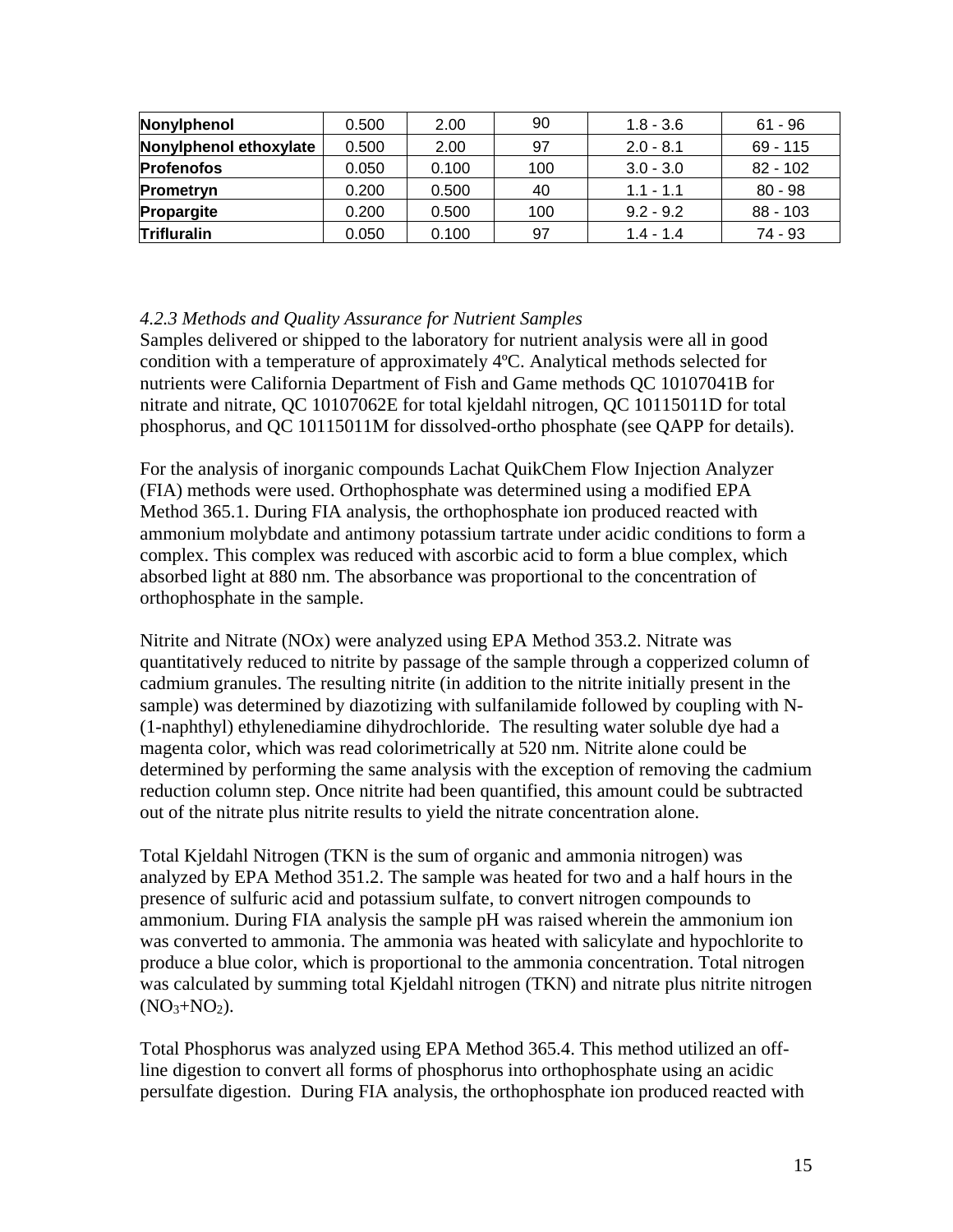ammonium molybdate and antimony potassium tartrate under acidic conditions to form a complex. This complex was reduced with ascorbic acid to form a blue complex, which absorbed light at 880 nm. The absorbance was proportional to the concentration of orthophosphate in the sample.

## *Quality Assurance Results for Nutrients*

The RPDs for nutrients ranged from 0 to 16 and were all within the desirable target range for high quality samples. The Percent Recoveries (PRs) for Laboratory Control Solution (LCS) and Laboratory Control Solution Duplicates (LCSDs) were within the target range and span from 90-107%. The quality assurance samples included one to two method blanks for each analytical batch and were in all cases below the detection limit. Also, all field blank samples were below the method detection limit and no correction factor had to be applied to the results. Table 3 lists all results for quality assurance for nutrient analysis.

| <b>Parameter</b>        | <b>Detection</b><br>Limit<br>(MDL) | <b>Reporting</b> | % of Field<br><b>Samples</b><br>Limit (RL) below MDL | <b>Relative</b><br><b>Percent</b><br><b>Difference</b><br>(RPD)<br>$+/- 25%$ | <b>Percent</b><br><b>Recovery of Lab</b><br><b>Control Solution</b><br>(LCS and LCSD) |
|-------------------------|------------------------------------|------------------|------------------------------------------------------|------------------------------------------------------------------------------|---------------------------------------------------------------------------------------|
| Nitrate + Nitrate       | 0.100                              | 0.200            | 0                                                    | $0.0 - 4.3$                                                                  | $98 - 102$                                                                            |
| <b>TKN</b>              | 0.25                               | 0.40             | 0                                                    | $2.3 - 14$                                                                   | $92 - 107$                                                                            |
| <b>Total Phosphorus</b> | 0.0250                             | 0.0300           | 0                                                    | $0.5 - 16$                                                                   | $80 - 92$                                                                             |
| ortho-Phosphate         | 0.0050                             | 0.0100           | 0                                                    | $0.0 - 1.0$                                                                  | $90 - 99$                                                                             |

Table 3. Quality Assurance results for nutrients measured in the SCP. All blanks were below detection limits.

All monitoring efforts were compatible with the Surface Water Ambient Monitoring Program (SWAMP) data collection effort and the SCP database was developed with full consideration of current SWAMP requirements.

## <span id="page-15-0"></span>**5. Results and Discussion**

The goals set for this Project in the Project Assessment and Evaluation Plan (PAEP) of pesticide reductions by 60% was not achieved when comparing biological and conventional cotton fields in this study but was achieved when comparing monitored cotton fields to Ag Waiver sites (Figure 11). In general, the observed pesticide concentrations were low at both, biological and conventional, site types of the studied cotton fields and significantly lower ( $p = 0.001$ , t-test) when compared to Ag Waiver sites in the same region. Therefore, water quality at all monitored sites in this study show improvements due to BMP implementation. Several reasons could account for biological sites showing similar concentrations to conventional sites:

 Growers enrolled one field into BASIC Program but recognized the benefits of biologically grown cotton and did not treat their conventional cotton field differently.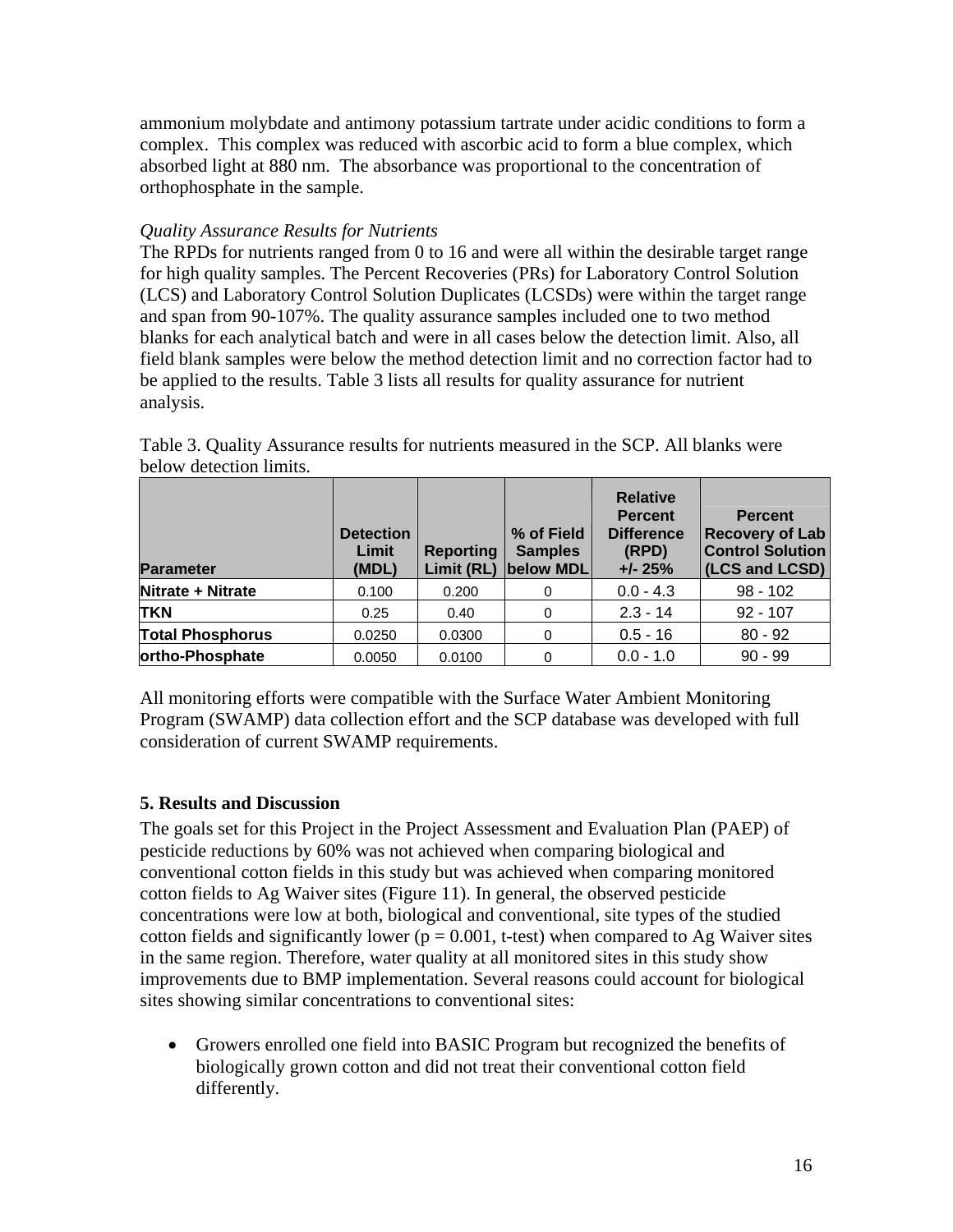- Participating growers in general (conventional and biological) had high awareness of environmental problems from pesticide applications and were ambitious to reduce their overall pesticide use.
- Growers only enrolled smaller fields into BASIC Program and spray and wind drift from adjacent conventional cotton fields caused biological sites to also show low concentrations for the same pesticides. A similar study (David and McKee 2009) that compared runoff from organic walnut orchards to conventional orchards showed that almost all pesticides applied to conventional walnuts were also detected in the runoff of the organic sites. The organic growers had not used any synthetic pesticides for approximately 10 years.
- Spray and wind drift could also carry pesticides from other fields and orchards to irrigation channels and cause a low background concentration of pesticides in the irrigation water. This study did not monitor water quality of irrigation water.

An additional goal set in the PAEP was the improvement of the Index of Biological Integrity (IBI) score. Biological monitoring is a method for measuring biological condition. The IBI measures the stream biota and provides a direct assessment of resource conditions because the characteristics of the biota reflect the influence of human activity in the surrounding watershed. Biological integrity has been specified in the Clean Water Act and is a synthesis of diverse biological information, which numerically depicts associations between human influence and biological attributes. It is composed of several biological attributes or 'metrics' that are sensitive to changes in biological integrity.

The calculation of an IBI score for this study was challenging since the drainage ditches are only filled with water temporarily during irrigation and many organisms cannot tolerate this fast changing environment, disregarding pesticide levels (see Bioassessment discussion below). As a results, all monitored ditches scored low, between  $10 - 16$ , indicating very poor stream conditions. However, a trend was observed that showed an improvement in the IBI score, reflected in the total number of taxa (richness) and total number of organisms (abundance). Additionally, an improvement in population attributes or percent dominance from 100% at the conventional sites to 91% at the BASIC sites was observed.

#### <span id="page-16-0"></span>*5.1 Bioassessment*

The bioassessment part of this study was different from standard bioassessment studies in very important ways. Typically these studies are performed in permanent water bodies and not in intermittent systems like the irrigation tail ditches. When looking at the bioassessment results from this study, interpretations and conclusions have to be drawn carefully, taken into consideration the temporary and altered habitat from which the samples were collected. The tailwater ditches at the lower end of the cotton fields are artificially created to carry surface runoff from irrigation off the field. They are dry throughout most of the cotton season, which adds another stressor to the habitat of the organisms that try to live in these ditches. Water is passing through the tail ditches during irrigation for about 36 hours approximately twice a month. A comparison of aquatic benthic organisms from site to site is therefore challenging and numbers should be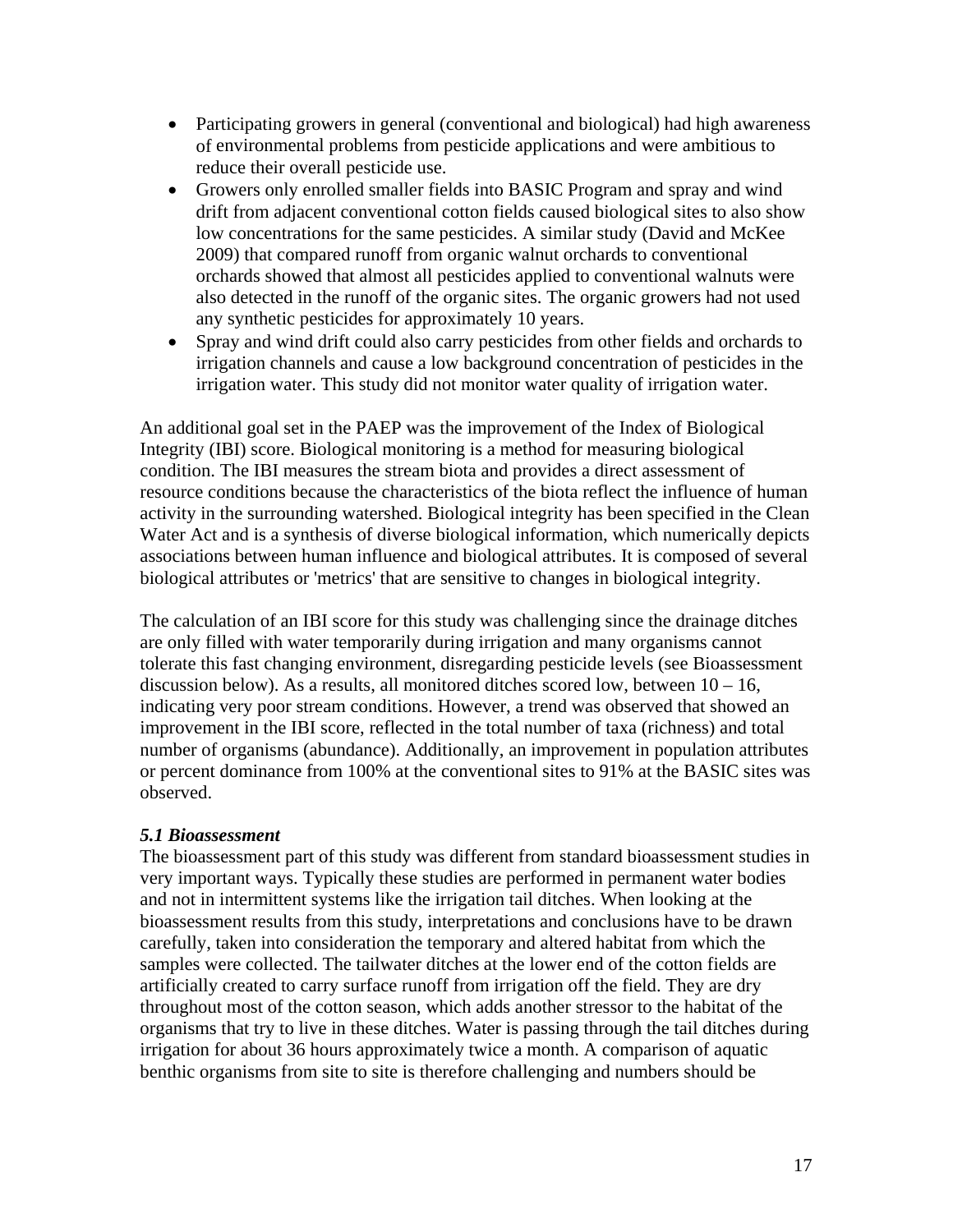interpreted as trends only instead of an evaluation of habitat conditions due to chemical exposure.

A clear trend from graphic comparison in increased biodiversity and abundance of organisms at the BASIC sites was observed (Figure 3 and 4). Biodiversity was measured by number of taxa present at the sites, and BASIC sites had approximately twice the diversity of aquatic organisms compared to the conventional sites. Abundance was measured by the number of organisms per taxa, and BASIC sites had approximately three to five times higher counts of organisms compared to the conventional sites. Bioassessment results from this study are displayed in. Due to a low sample number ( $n =$ 6), statistical analysis was not conducted.

Benthic organisms found in the bioassessment samples predominantly belonged to the taxonomic classes of polychaeta and oligochaeta. It is assumed that these organisms represent highly tolerant species, however, identification to genus or species was not performed. In a few samples, diving beetles (*coleoptera*) and fly larvae (*tipulidae*) were also identified, even though they are not part of the benthic community and were just floating on top of the sample.



Figure 3. Number of organisms and number of taxa found at conventional sampling sites.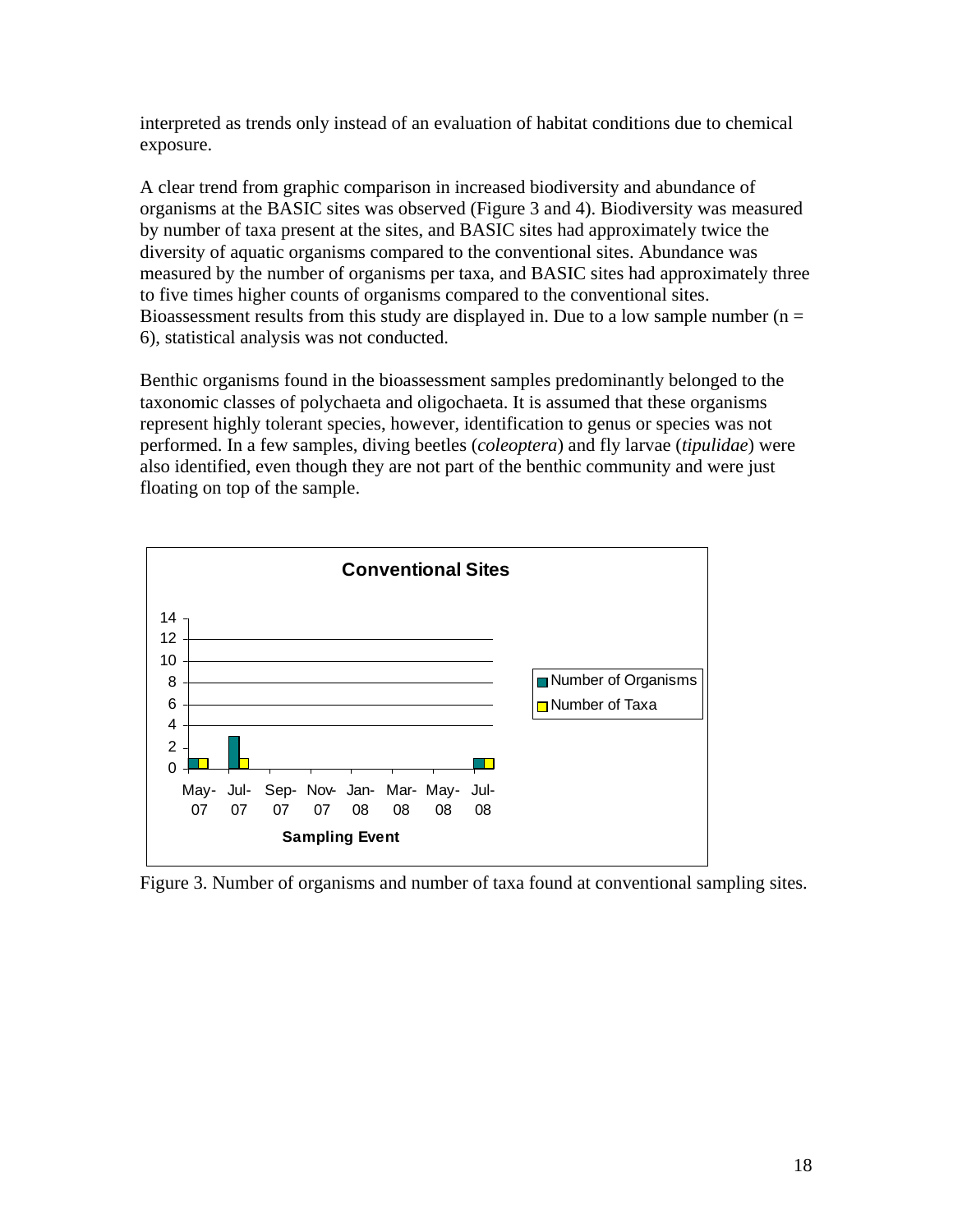

Figure 4. Number of organisms and number of taxa found at BASIC sites.

# <span id="page-18-0"></span>*5.2 Pesticides*

Six out of 13 pesticides were analyzed above the MDL in whole water samples collected during the cotton growing seasons of 2007 and 2008. Figure 5 shows all pesticides that were detected during this study and the relative number of samples that showed pesticide concentrations versus non-detects. A total of 40 samples were collected for each parameter over the course of the two growing seasons. The chart neglects individual concentrations of samples and only compares the number of samples in which a pesticide was detected to the number of samples in which the pesticide was below the MDL. les in which a pesticide below the MDL.<br>
19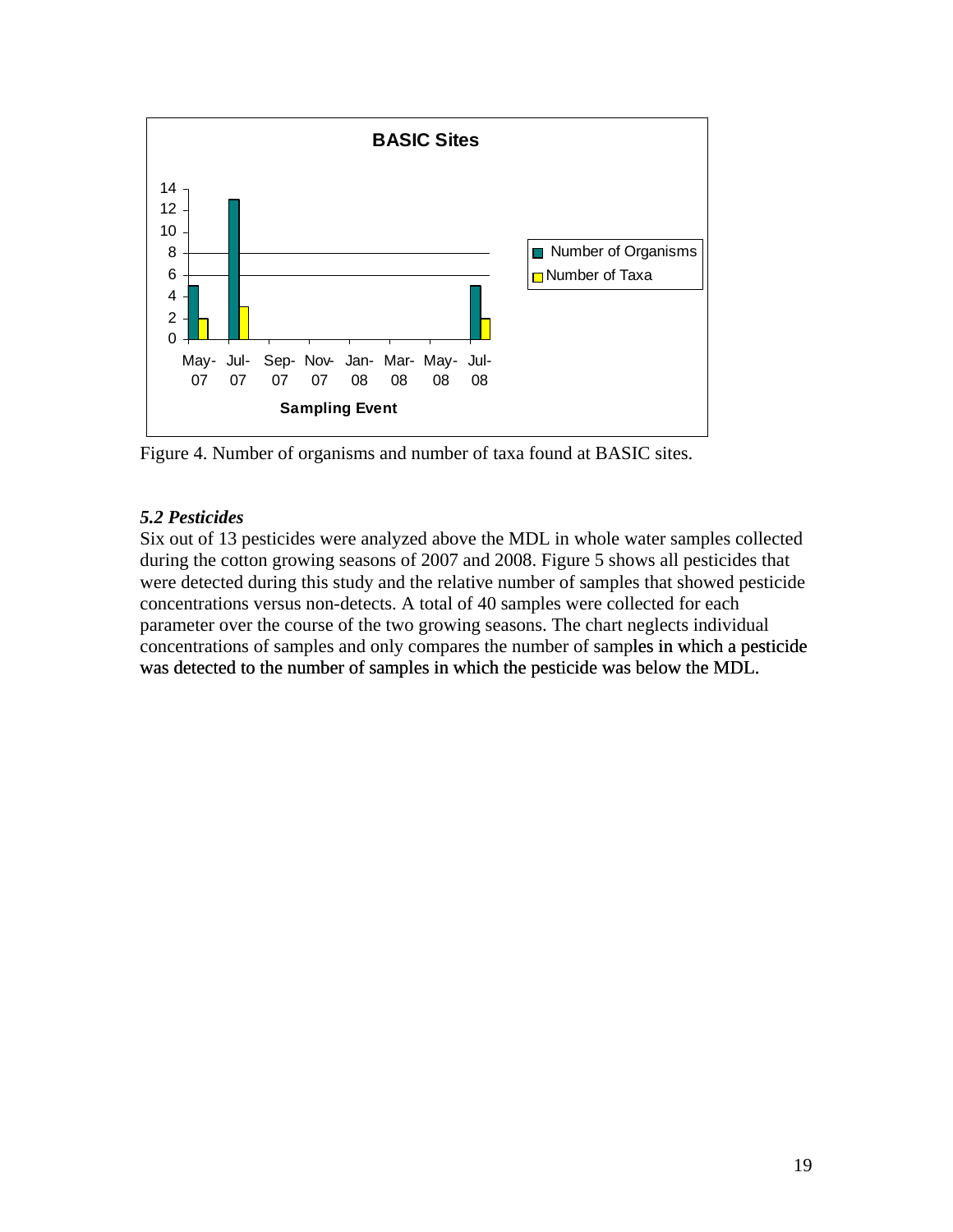**N um ber of Sam ples** 



Figure 5. Number of samples with pesticide concentrations above and below the MDL. Six out of 13 pesticides were detected in samples collected in the SCP.

Diuron was detected in 37 out of the 40 collected samples and was the most frequently detected pesticide in this study. Glyphosate, chlorpyrifos, and prometryn were detected in approximately 25 - 50% of the samples collected, while trifluralin and carbaryl were only detected in one sample out of 40, during the last sampling event at two BASIC sites.

## Diuron

Diuron concentrations ranged from below the MDL to 382 ug/L at the BASIC sites and from below the MDL to 252 ug/L at the conventional sites. The average concentration for all samples collected was  $68\pm25$  (std. error) ug/L for the BASIC sites and  $49\pm22$  (std. error) ug/L at the conventional sites. All samples were well below the LC50 for aquatic invertebrates (2,500 ug/L) and also below the LC50 for fish  $(4,300 - 42,000 \text{ ug/L})$ ; rainbow trout 3,500 ug/L). As an herbicide, diuron is extremely toxic to algae and was above the EC50 of 2 ug/L for *Selenastrum capricornutum* in 38% of the BASIC samples and 44% of the conventional samples.

Figure 6 depicts diuron concentrations at conventional sites and BASIC sites. Overall the concentrations were very similar and slightly higher at the BASIC sites. The trend showed relatively high diuron concentrations at the beginning of the season at both site types and a steady decrease of diuron concentrations over the period of the growing season.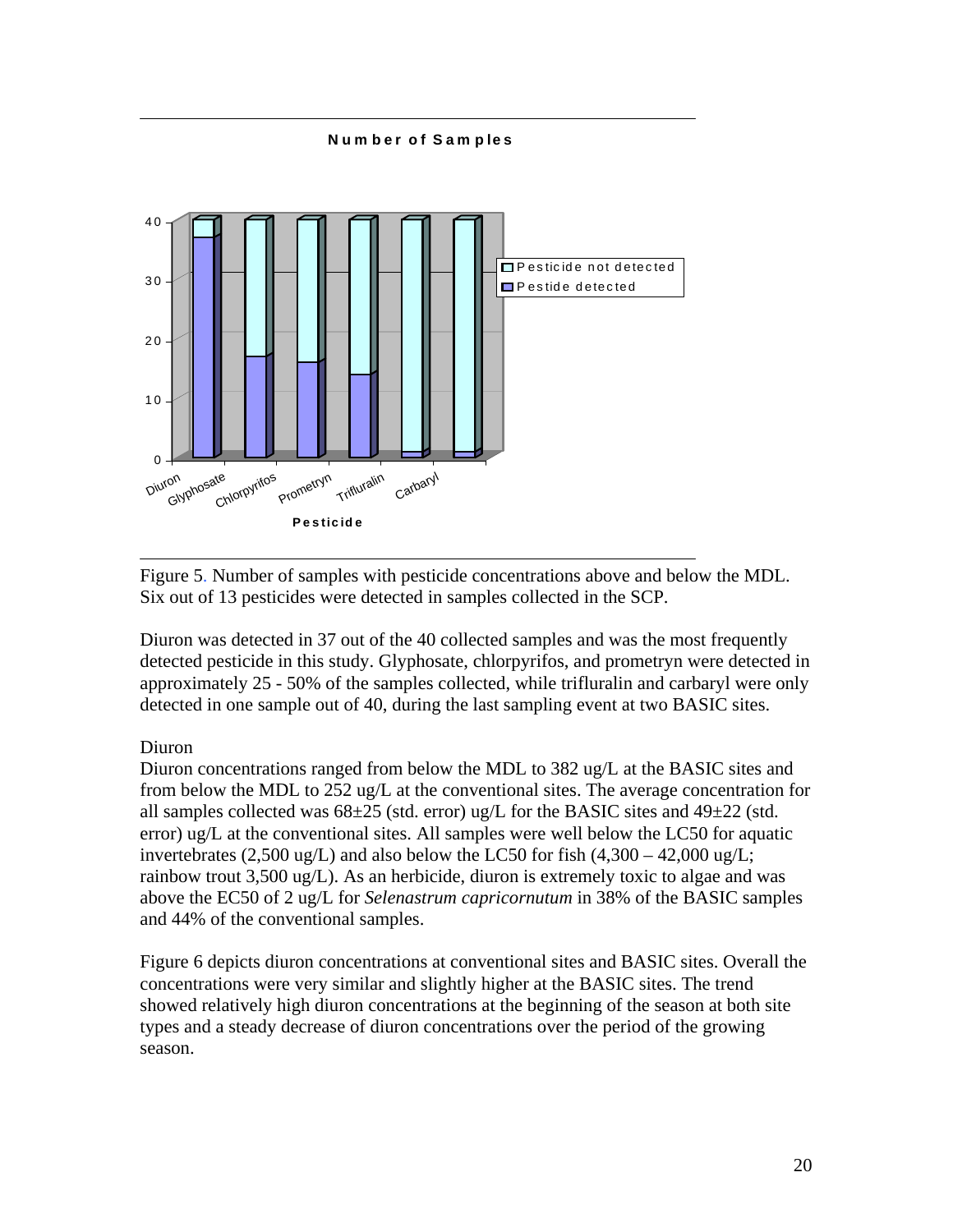

Figure 6. Diuron concentrations at all sites. Please note logarithmic scale on y-axis.

#### Glyphosate

Glyphosate is the herbicide that is predominantly used in cotton in combination with the defoliant before harvest in late September or early October. Its purpose is to kill any weeds that otherwise could get picked up by the harvesting machines and that could stain and spoil the cotton with chlorophyll. Glyphosate is also used to kill all weeds in the fall to decrease re-emerging of weeds in the following season. Most cotton plants are "roundup ready", which means they are immune to glyphosate. Glyphosate concentrations ranged from below the MDL to 29.5 ug/L at the BASIC sites and from below the MDL to 22.9 ug/L at the conventional sites (Figure 11). All observed concentrations were far below lethal or effect concentrations for fish and zooplankton (Pesticide Action Network Database). AMPA (aminomethylphosphonic acid), the main metabolite of glyphosate, was not detected in any of the samples collected for this study.

Glyphosate is usually mixed with different adjuvants before application to improve the spreading on the plants and the overall performance of the pesticide. The adjuvant nonylphenol was detected in three BASIC site samples and one conventional site sample, ranging from below the MDL to 2.16 ug/L. Even the maximum concentration seen in this study was well below the effect concentration for fish (97 ug/L for fathead minnow) and for zooplankton (90 ug/L for *daphnia*) (Pesticide Action Network Database) (Figure 7). The second surfactant tested for in this study, nonylphenol ethoxylate, was only detected once at a conventional site at a concentration of 0.95 ug/L. No aquatic toxicity data could be found for nonylphenol ethoxylate.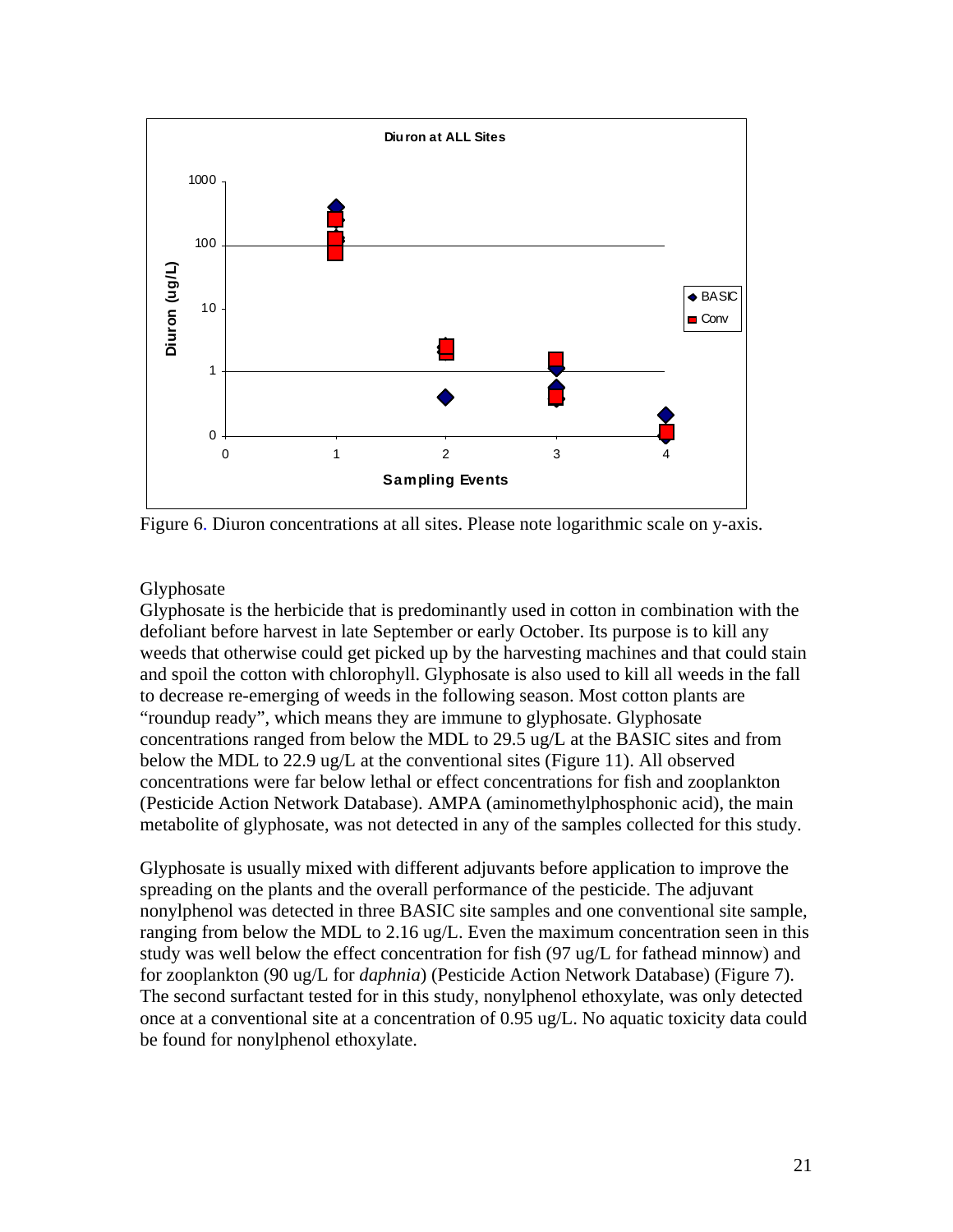

Figure 7. Glyphosate concentrations at BASIC and conventional sites.

# Chlorpyrifos

Chlorpyrifos concentrations ranged from below the MDL to 0.01 ug/L at both, BASIC and conventional sites (Figure 8). The reporting limit for chlorpyrifos is 0.02 ug/L and all results should have been qualified as "data not quantifiable" due to their very low concentrations. All results were below the LC50 for *daphnia* (0.3 ug/L) and the more sensitive LC50 for silversides of 0.09 ug/L. Even the LC50 for c*eriodaphnia* (0.06 – 0.08 ug/L) was not exceeded during this study (Pesticide Action Network Database).



Figure 8. Chlorpyrifos concentrations at all sites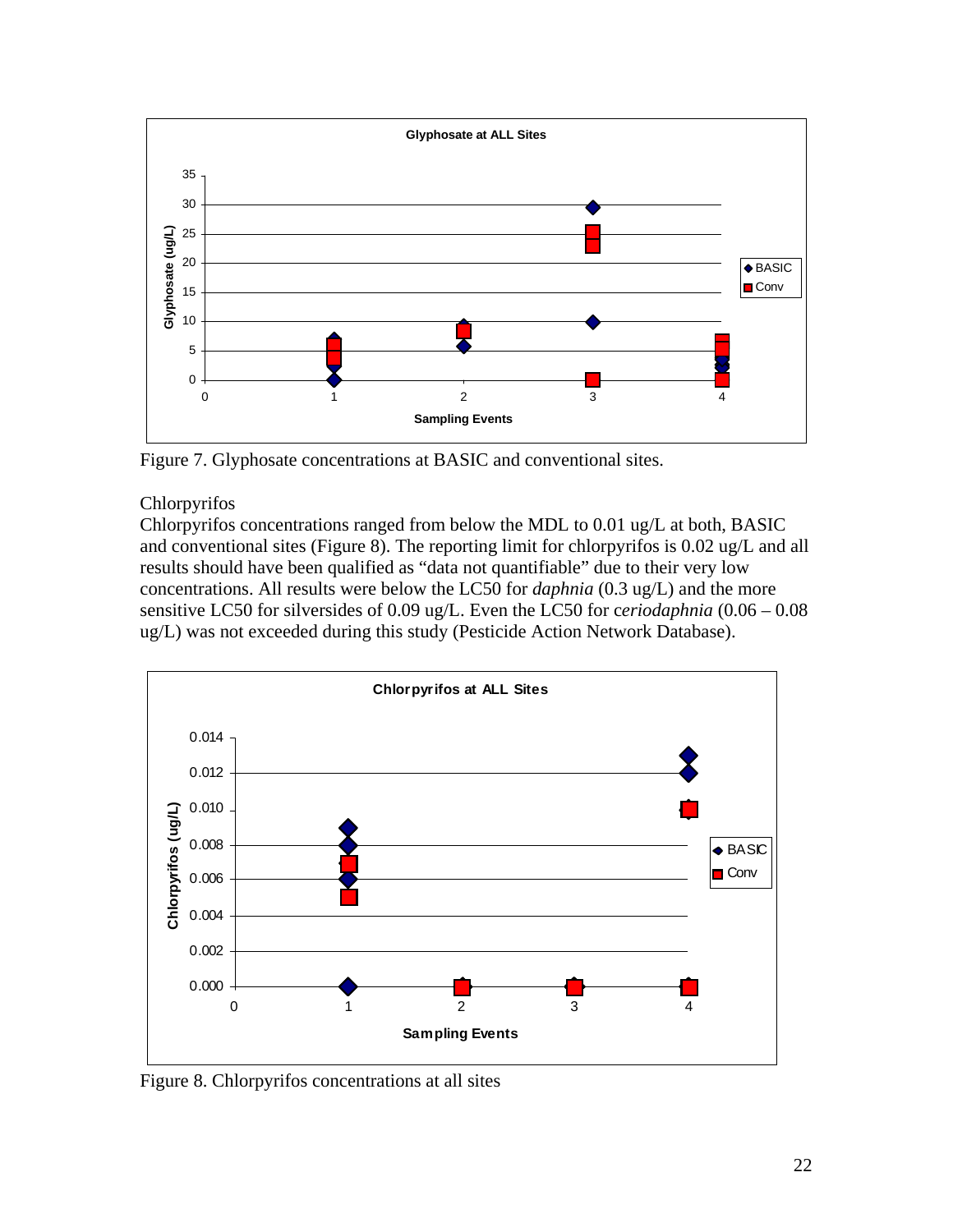Prometryn

Prometryn concentrations ranged from below the MDL to 1.1 ug/L at BASIC sites and from below the MDL to 1.2 ug/L at the conventional sites (Figure 9). The average prometryn concentration was 0.5 ug/L for the conventional sites and the BASIC sites (std. error  $= 0.2$  for conventional samples and 0.1 for BASIC samples). The LC50s for rainbow trout (2,500 ug/L) and *daphnia* (18,900 ug/L) were nor exceeded (Pesticide Action Network Database).



Figure 9. Prometryn concentrations at all sites.

# Trifluralin and Carbaryl

Trifluralin was detected only once at a BASIC site (BASIC 5 in July 2008) at 0.07ug/L and was below the LC50s for rainbow trout and *daphnia* of 20 and 500 ug/L, respectively (Pesticide Action Network Database). Carbaryl was also detected once during this study at a BASIC site (BASIC 4 in July 2008) at 0.1 ug/L and was below the LC50s for rainbow trout and *daphnia* of 1,300 and 6.0 ug/L, respectively (Pesticide Action Network Database).

# <span id="page-22-0"></span>*5.3 Risk Quotients (RQ)*

A different way of reporting the data is to compare the results regarding concern for an ecological risk instead of lethal or effect concentrations. An ecological risk assessment is conducted to evaluate the ecological risk of a certain pesticide by calculating the Risk Quotient (RQ). This risk characterization integrates exposure and effects data and states a potential for risk, expressed by the Level of Concern (LOC). The RQ is calculated as follows.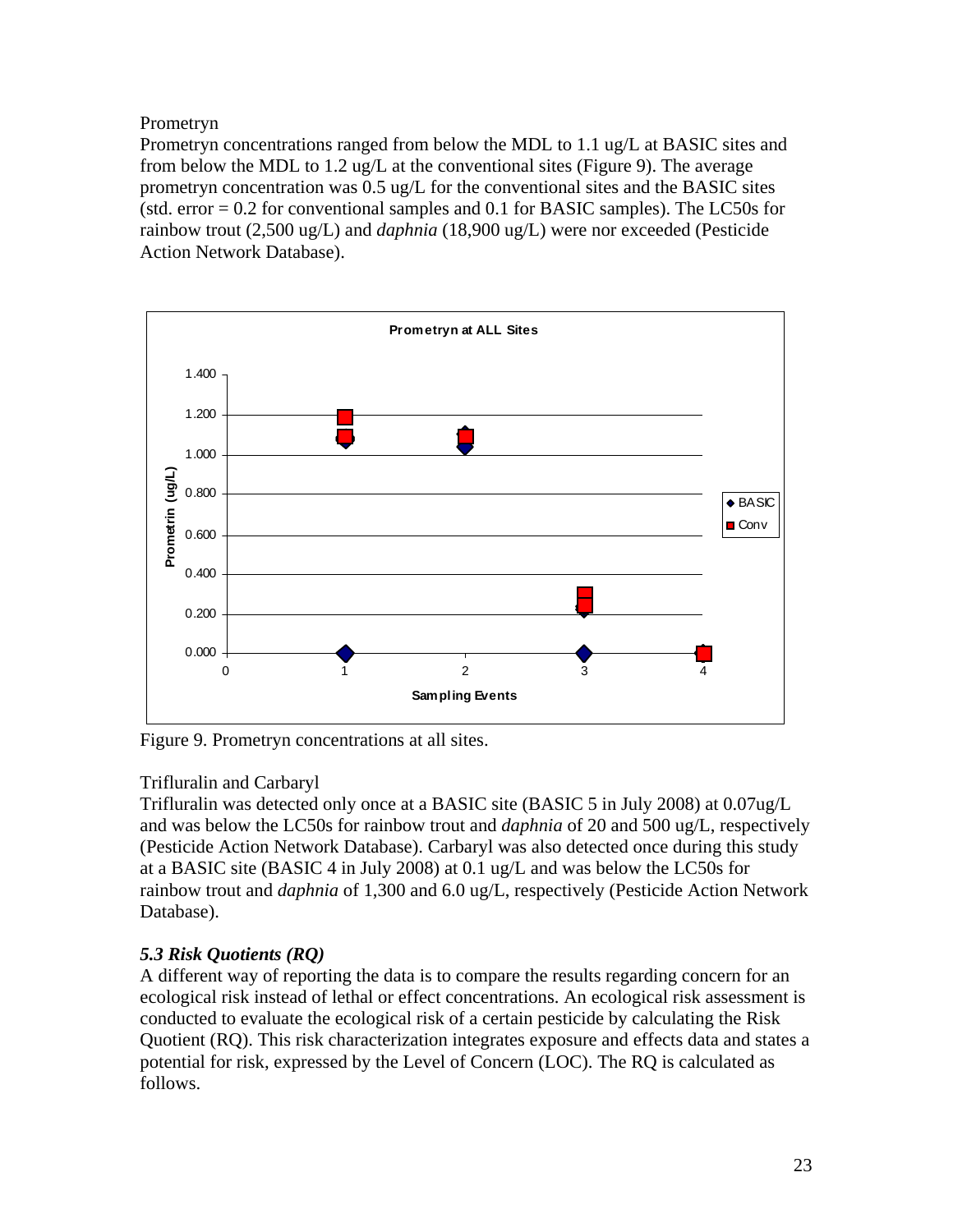# $RQ =$  Exposure / Toxicity

- Exposure = Field data concentrations
- Toxicity = Published toxicity endpoint (LOEC, NOEC, EC50, LC50, MATC)

Where:

LOEC is the "lowest observed effect level," or the lowest level (concentration) at which adverse effects are observed.

NOEC is the "no observed effect level (concentration)," or the level below which, no adverse effects are observed.

EC50 is the effective concentration of the pesticide in mg/L or  $\mu$ g/L that produces a specific measurable effect in 50% of the test organisms within the stated study time. The measurable effect is lethality for zooplankton and a reduction in photosynthetic activity by 50% for phytoplankton.

LC50 is defined as the amount of pesticide present per liter of aqueous solution that is lethal to 50% of the test organisms within the stated study time.

MATC is the "maximum acceptable toxicant concentration" and is a hypothetical threshold concentration that is the geometric mean between the NOEC and LOEC concentration.

| <b>Pesticide</b>    | <b>Rainbow</b>       | <b>Bluegill</b>      | <b>Fathead</b>     | <b>Water Flea</b>    | <b>Selenastrum</b> |
|---------------------|----------------------|----------------------|--------------------|----------------------|--------------------|
|                     | <b>Trout</b>         | <b>Sunfish</b>       | <b>Minnow</b>      | (daphnia)            |                    |
| <b>Chlorpyrifos</b> | LC50                 | LC50                 | LC50               | LC50                 |                    |
| (Insecticide)       | $9.0 \text{ ug/L}$   | $10 \text{ ug/L}$    | $330 \text{ ug/L}$ | $0.01$ ug/L          |                    |
| <b>Diuron</b>       | EC50                 | LC50                 | <b>LOEC</b>        | EC50                 | EC50               |
| (Herbicide)         | $4,300 \text{ ug/L}$ | $5,300 \text{ ug/L}$ | $3,400$ ug/L       | $1,000$ ug/L         | $0.018$ ug/L       |
| Prometryn           | LC50                 | LC50                 |                    | EC50                 |                    |
| (Herbicide)         | $2,140$ ug/L         | $6,200 \text{ ug/L}$ |                    | $9,700 \text{ ug/L}$ |                    |
| <b>Trifluralin</b>  | <b>BCF</b>           |                      | <b>BCF</b>         | LC50                 |                    |
| (Herbicide)         | $1.0 \text{ ug/L}$   |                      | $1.5 \text{ ug/L}$ | $193$ ug/L           |                    |
| Carbaryl            | <b>LOEC</b>          |                      |                    | LC50                 | EC50               |
| (Insecticide)       | $400 \text{ ug/L}$   |                      |                    | 1.25                 | 1,000              |

Table 4. Toxicity data for detected pesticides. Source: Pesticide Action Network Pesticide Database http://www.pesticideinfo.org/

Using the field data, the Risk Quotients were calculated for detected chemicals as follow:

 $RQ$  (chlorpyrifos) =  $0.013/9 = 0.0014$  (rainbow trout)

RQ (chlorpyrifos) = 0.013/0.01 = **1.3 (water flea)**

RO (diuron) =  $382/3,400 = 0.11$  (fathead minnow)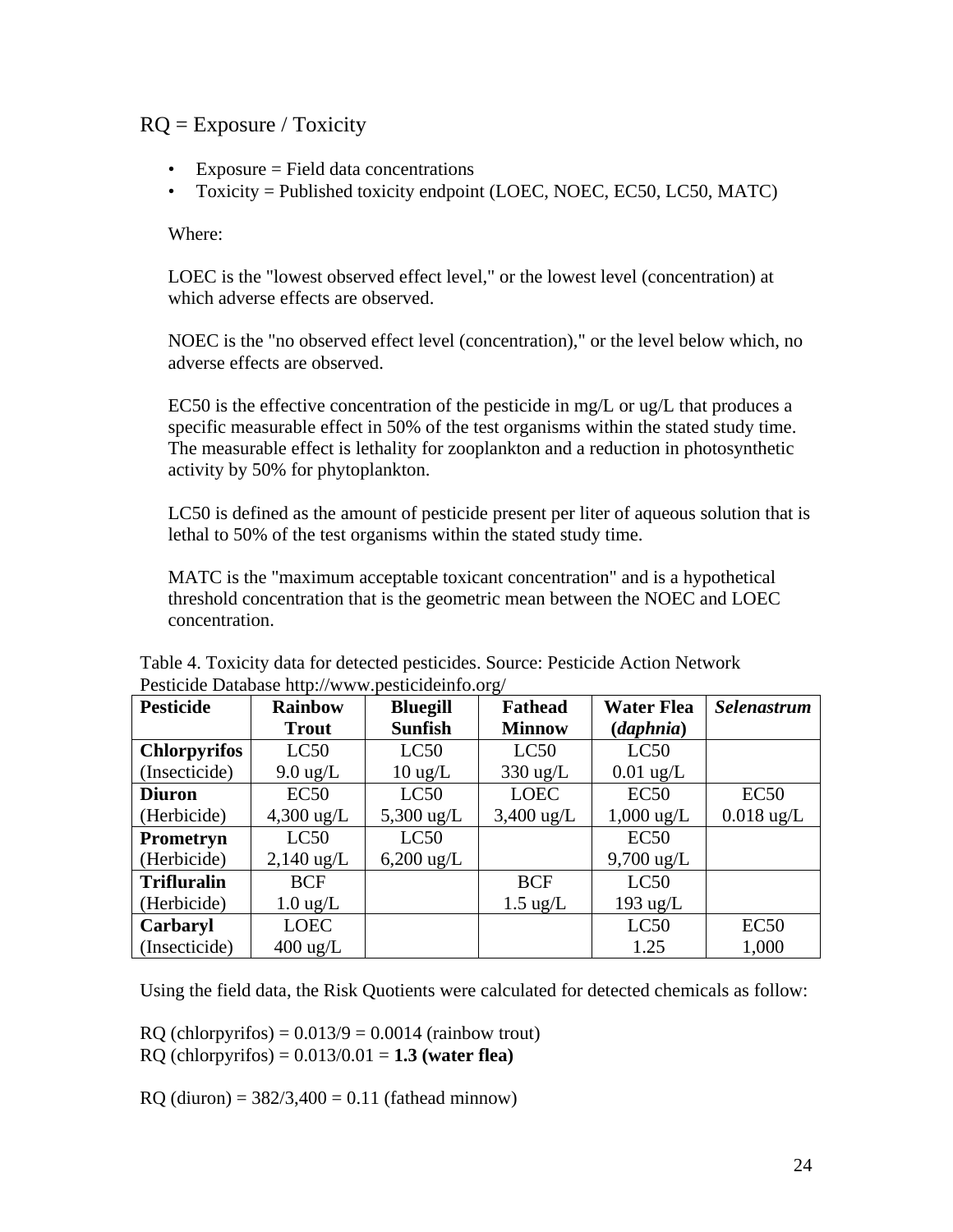$RQ$  (diuron) = 382/1,000 = 0.382 (water flea) RQ (diuron) = 382/0.018 = **21,222 (selenastrum)**

RQ (prometryn) =  $1.19/2,140 = 5.56 e^{-4}$  (rainbow trout) RO (prometryn) =  $1.19/9,700 = 1.23$  e<sup>-4</sup> (water flea)

RQ (trifluralin) =  $0.07/193 = 0.0004$  (water flea)

RQ (carbaryl) =  $0.103/400 = 0.0003$  (rainbow trout)

 $RQ$  (carbaryl) =  $0.103/1.25 = 0.082$  (water flea)

The Risk Quotient for each chemical was then compared to a unitless value, called the Level of Concern (LOC) (Table 5). The LOCs showed exceedances for two pesticides (bold above). The LOC was exceeded for chlorpyrifos for acute risk for water fleas, indicating that there is a potential threat to aquatic invertebrates at chlorpyrifos concentrations found at BASIC and conventional sites. It has to be stated though that this conclusion was derived from results that were qualified as below the reporting limit. The other exceedance was calculated for diuron, indicating that there is a high ecological risk for green algae. Considering that diuron is an herbicide the high risk for phytoplankton is not surprising.

| Table 5. Risk Quotient (RQ) compared to Level of Concern (LOC) for four different risk |  |  |  |
|----------------------------------------------------------------------------------------|--|--|--|
| presumptions.                                                                          |  |  |  |

| <b>Risk Presumption</b>         | RO                  | LOC  |
|---------------------------------|---------------------|------|
| <b>Acute Risk</b>               | LC50 or EC50        | 0.5  |
| <b>Acute Restricted Use</b>     | LC50 or EC50        |      |
| <b>Acute Endangered Species</b> | LC50 or EC50        | 0.05 |
| <b>Chronic Risk</b>             | <b>MATC</b> or NOEC |      |

The LOC calculation is considering a worst-case scenario since the maximum concentration detected in the entire period of the study is used to evaluate the potential ecological risk. This very conservative approach is a good balance to comparing detected pesticide concentrations to LC50s alone. But it must also be kept in mind that it is possible that the spot sampling technique used during this study missed the highest concentrations in runoff from the cotton fields.

## <span id="page-24-0"></span>*5.4 Pesticides used in BASIC vs. Conventional Growing Practice*

When split into different chemical categories, the 2006 data showed that BASIC growers and their enrolled fields were below the application intensity for conventional fields regarding hard chemicals (e.g., aldicarb, chlorpyrifos, glyphosate, profenofos, prometryn, propargite, and trifluralin) (Figure 10). The application intensity for all pesticides totaled was higher at the BASIC sites and for the enrolled fields than at the conventional sites in 2006. However, the total number reported by the pesticide use report includes sulfur and copper, two naturally occurring elements that are also used in organic farming.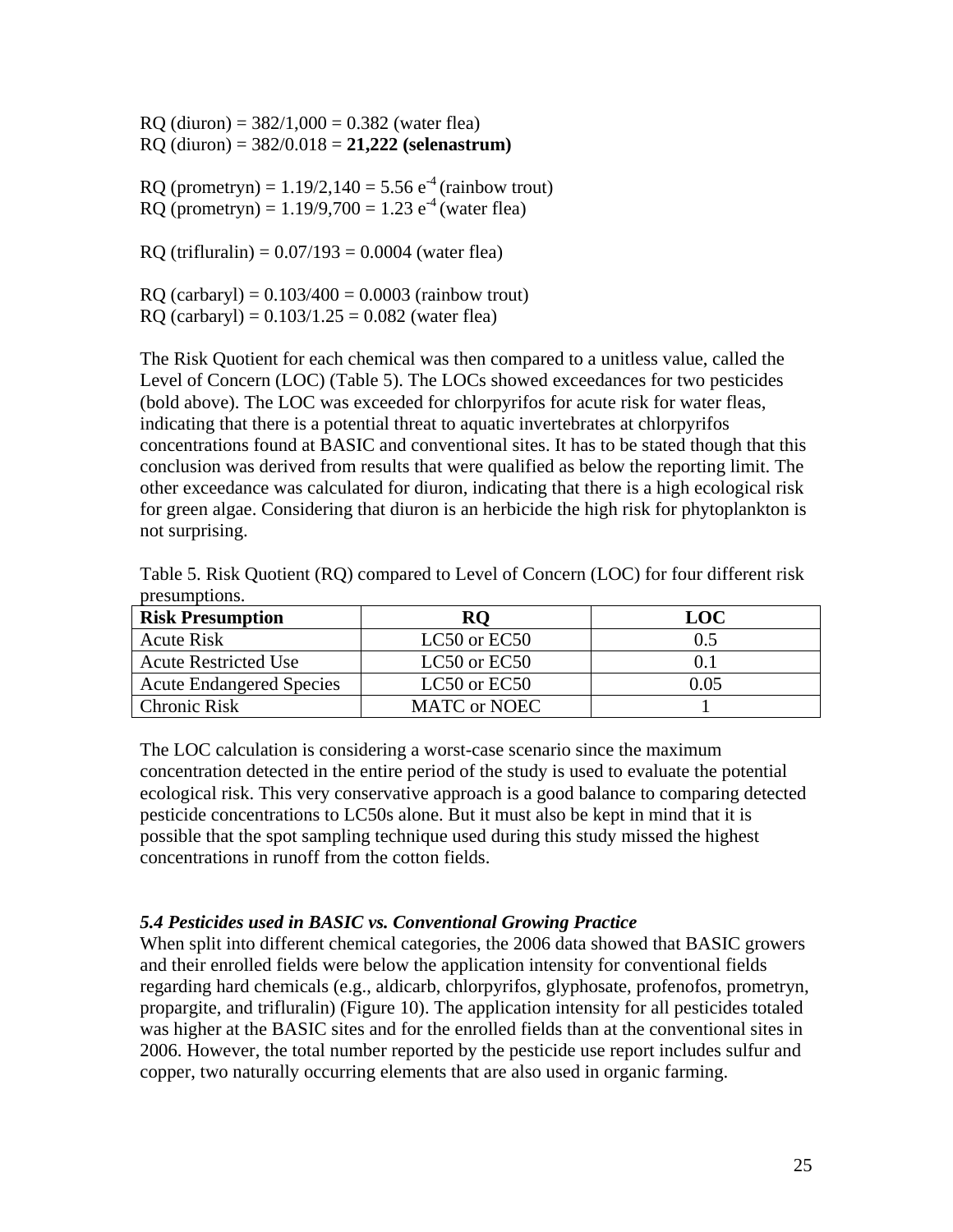

Figure 10. Different pesticide categories and their application intensity for conventional and BASIC growers, as well as for the enrolled fields.

Overall, efficient and careful management of all the monitored cotton fields could explain very low and non-detectable results for pesticides in this study. High irrigation efficiency at monitored sites, conscientious pesticide choice, limited pesticide use and low application rates all contributed to low chemical concentrations in cotton runoff.

Figure 11 shows chlorpyrifos data for all SCP sites (BASIC and conventional) compared to several Ag Waiver data points collected in the vicinity of the study area, at Salt Slough, Mud Slough, Newman Wasteway, and Oristimba Creek, all receiving agricultural return flow. The monitored drains in the Ag Waiver program are regional drains and not end of field drains like the ones that were sampled in the SCP. Concentrations would be expected to be somewhat lower in the regional drains due to dilution when compared to the end of field data from this project but an accumulation factor due to pesticides running off into the regional drain from multiple fields could also come into effect. However, all Ag Waiver monitoring sites had higher chlorpyrifos concentrations during the same time period when the last sample collection for the SCP was conducted too, suggesting that the biological cotton made an impact on water quality. Between 1992 and 2004, chlorpyrifos concentrations in samples from the Oristimba Creek site exceeded the chronic threshold for sensitive species in 34% of the samples and the acute threshold in 27% of the samples

(http://www.waterboards.ca.gov/centralvalley/resources/data\_databases/). Only slightly less exceedances occurred at the Newman Wasteway, Mud Slough, and Salt Slough sites.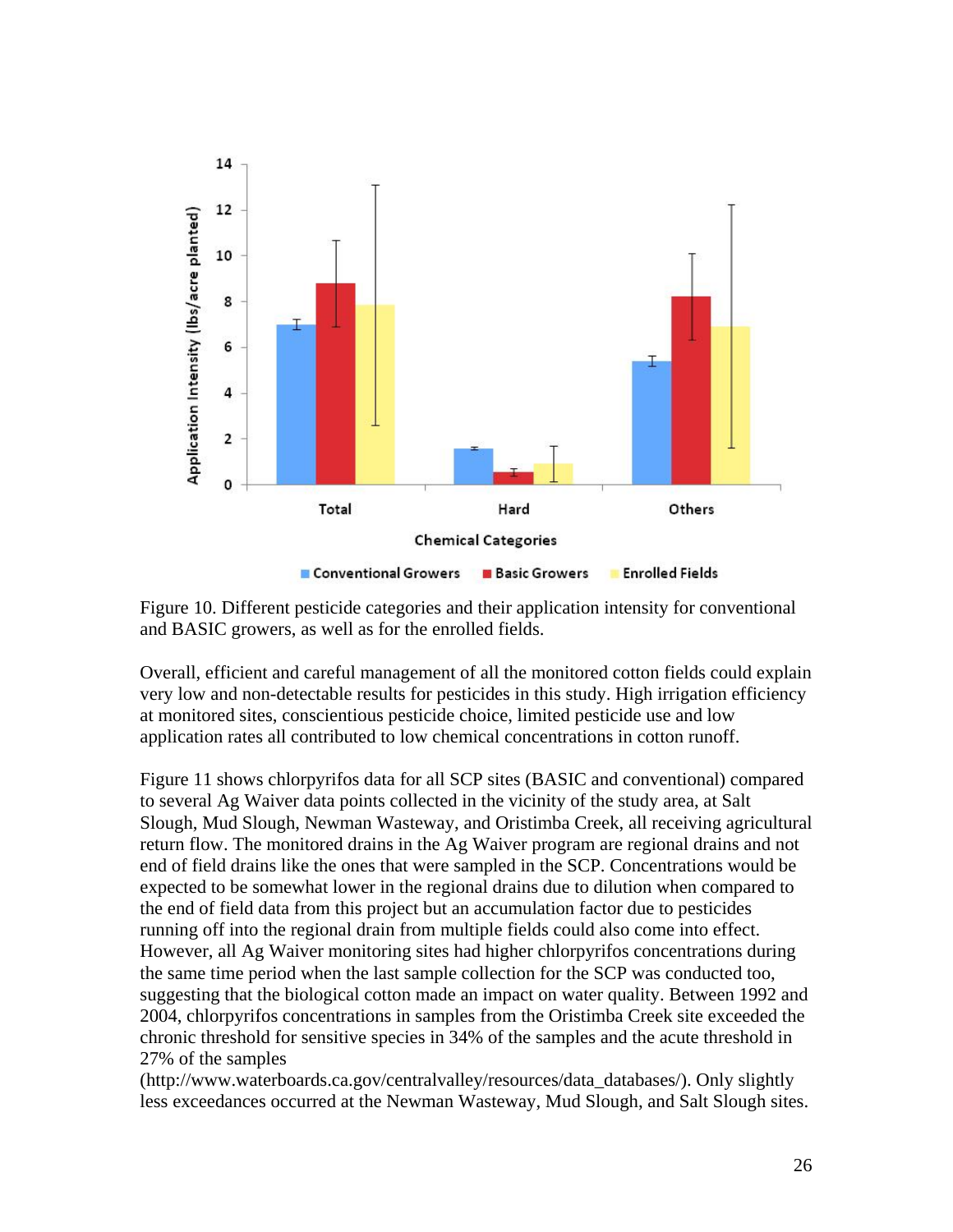Maximum chlorpyrifos concentrations in the San Joaquin River near Vernalis and Stevenson were reported at 0.055 and 0.140 ug/L, respectively in 2004. This suggests that the impairment from the monitored cotton fields for the SCP in general was already relatively low compared to other locations.



Figure 11. Comparison of SCP chlorpyrifos concentrations to Ag Waiver sites.

## <span id="page-26-0"></span>*5.5 Nutrients*

Nutrient concentrations in this study were relatively high and did not vary greatly between different farming practices. Nitrate + nitrite (NOx) concentrations ranged from  $0.1 - 21$  mg/L at BASIC sites with an average of 4.0 mg/L (n = 28), while the conventional sites had a NOx concentration range of  $0.1 - 17$  mg/L with an average of 6.0 mg/L ( $n = 12$ ) (Figure 12). The EPA's reference conditions for ecoregion 1, subregion 7 (California Central Valley) recommend 0.1 mg/L for NOx in the ambient water quality criteria for rivers and stream (US EPA 2001). Total Kjeldahl nitrogen (TKN) concentrations at BASIC sites ranged from 0.3 – 7.8 mg/L with an average of 2.9 mg/L ( $n = 28$ ), while concentrations for TKN at the conventional sites ranged from 0.2 -5.2 mg/L with an average of 2.5 mg/L ( $n = 12$ ) (Figure 13). EPA reference conditions recommend TKN at 0.2 mg/L (US EPA 2001). EPA reference conditions are used as guidelines only and are not enforced regulation. However, concentrations within the range observed in this study indicate that nitrogen represents a potential water quality concern.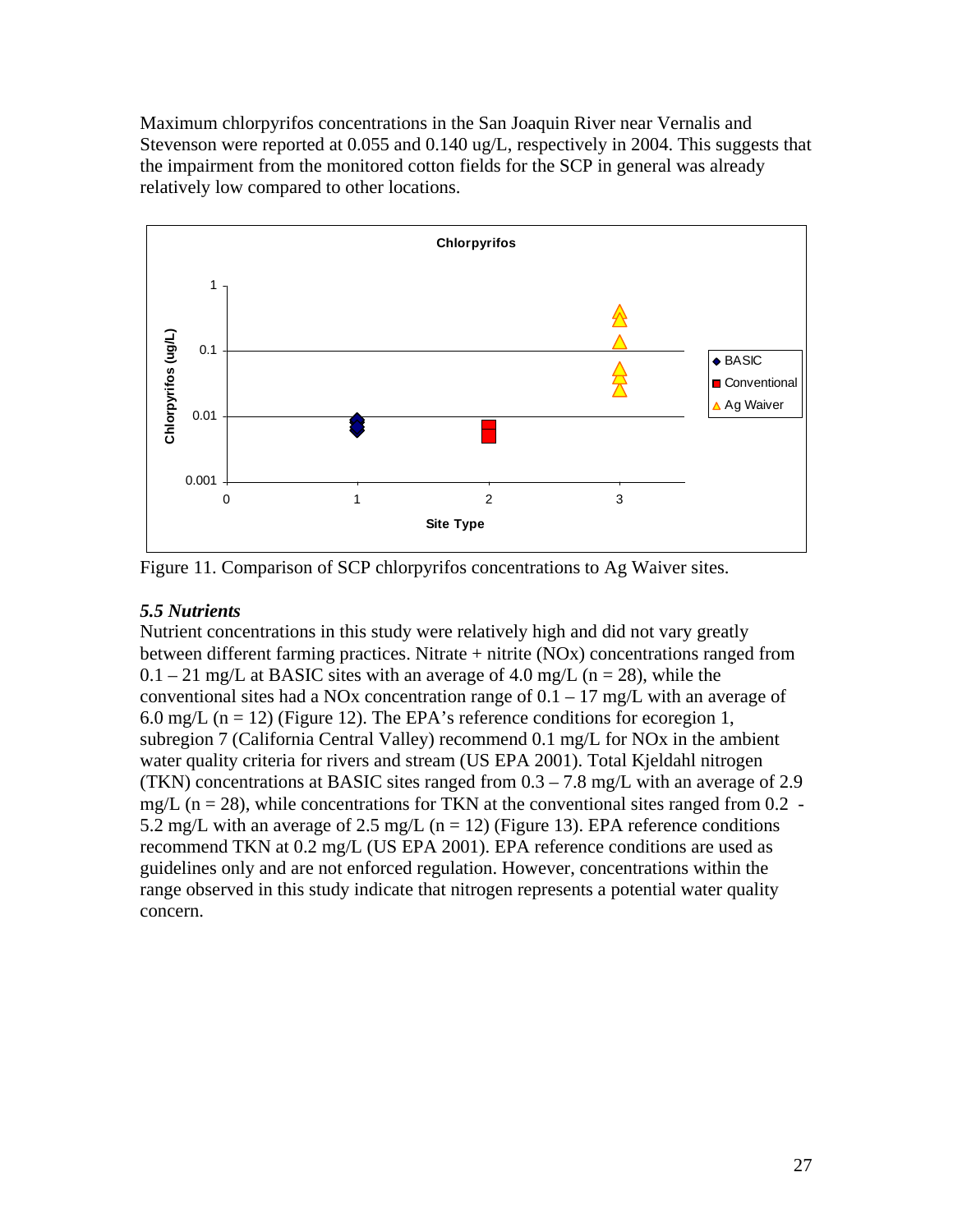

Figure 12. Nitrite + nitrate concentrations at BASIC and conventional sites measured during the study period of the cotton growing season in 2007 and 2008.



Figure 13. Total Kjeldahl Nitrogen concentrations at BASIC and conventional sites measured during the study period of the cotton growing season in 2007 and 2008.

Ortho-phosphate  $(PO_4)$  concentrations ranged from  $0 - 1.9$  mg/L at BASIC sites with an average of 0.6 mg/L ( $n = 28$ ), while ortho-phosphate concentrations at conventional sites ranged from  $0.1 - 0.6$  mg/L with an average of  $0.4$  mg/L (n = 12) (Figure 14). Total phosphorus (TP) concentrations at BASIC sites ranged from  $0.1 - 3.4$  mg/L with an average of 1.2 mg/L while total phosphorus concentrations at conventional sites ranged from 0.2 – 1.6 mg/L with an average of 0.8 mg/L (Figure 15). EPA recommendations for TP are reported at 0.08 mg/L (US EPA 2001), also indicating that phosphorus represents a potential water quality concern at the sampled locations.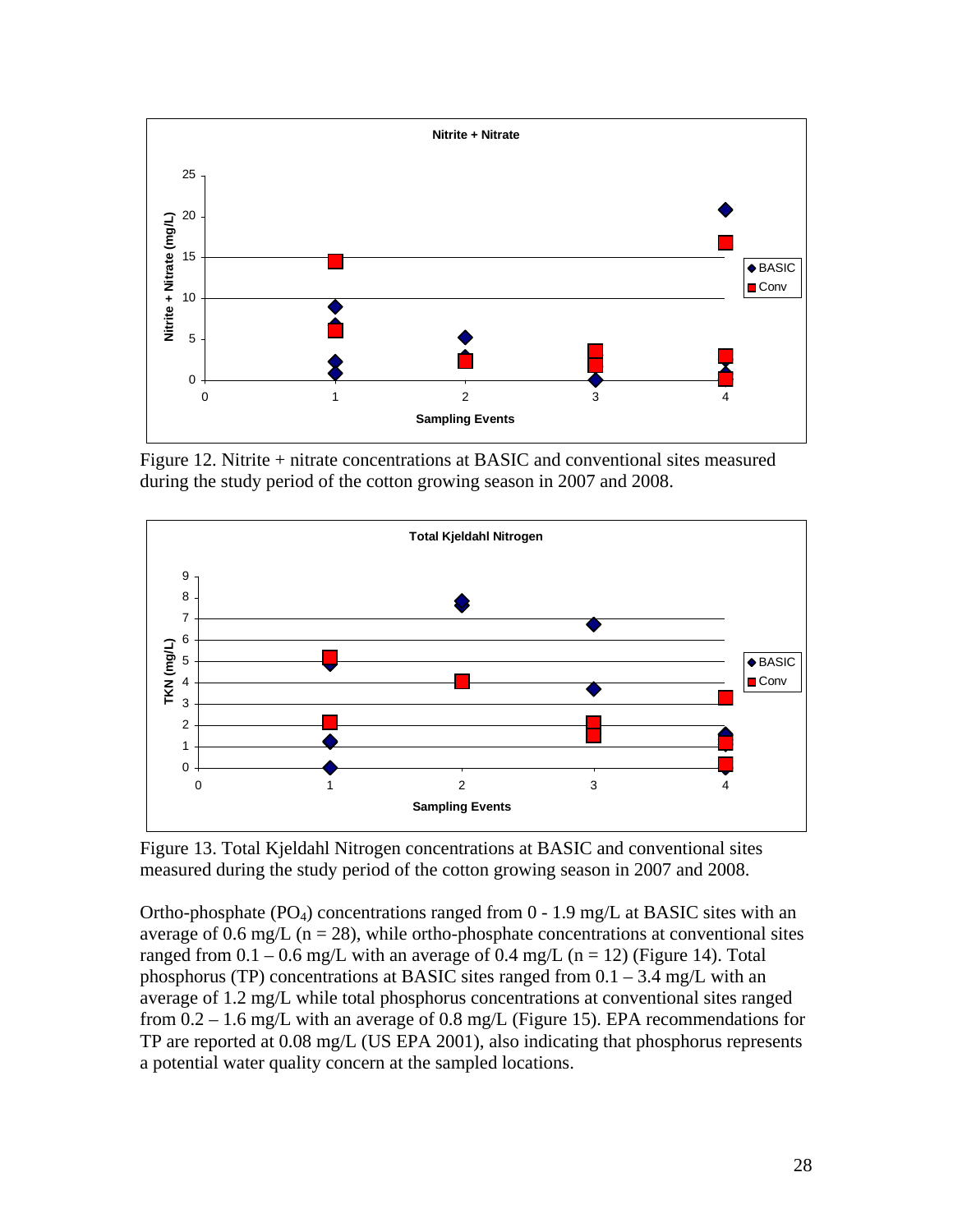

Figure 14. Ortho-phosphate concentrations at BASIC and conventional sites measured during the study period of the cotton growing season in 2007 and 2008.



Figure 15. Total phosphorus concentrations at BASIC and conventional sites measured during the study period of the cotton growing season in 2007 and 2008.

Nutrient inputs from nitrogen fixation, rainfall, soil and bedrock weathering, and potentially from human waste to the BASIC and conventional cotton fields are probably very similar given the relatively small size of the study area and the similar site characteristics represented by the sampling locations. The only difference in nutrient input would be expected to come from differences in fertilizer applications. Sustainable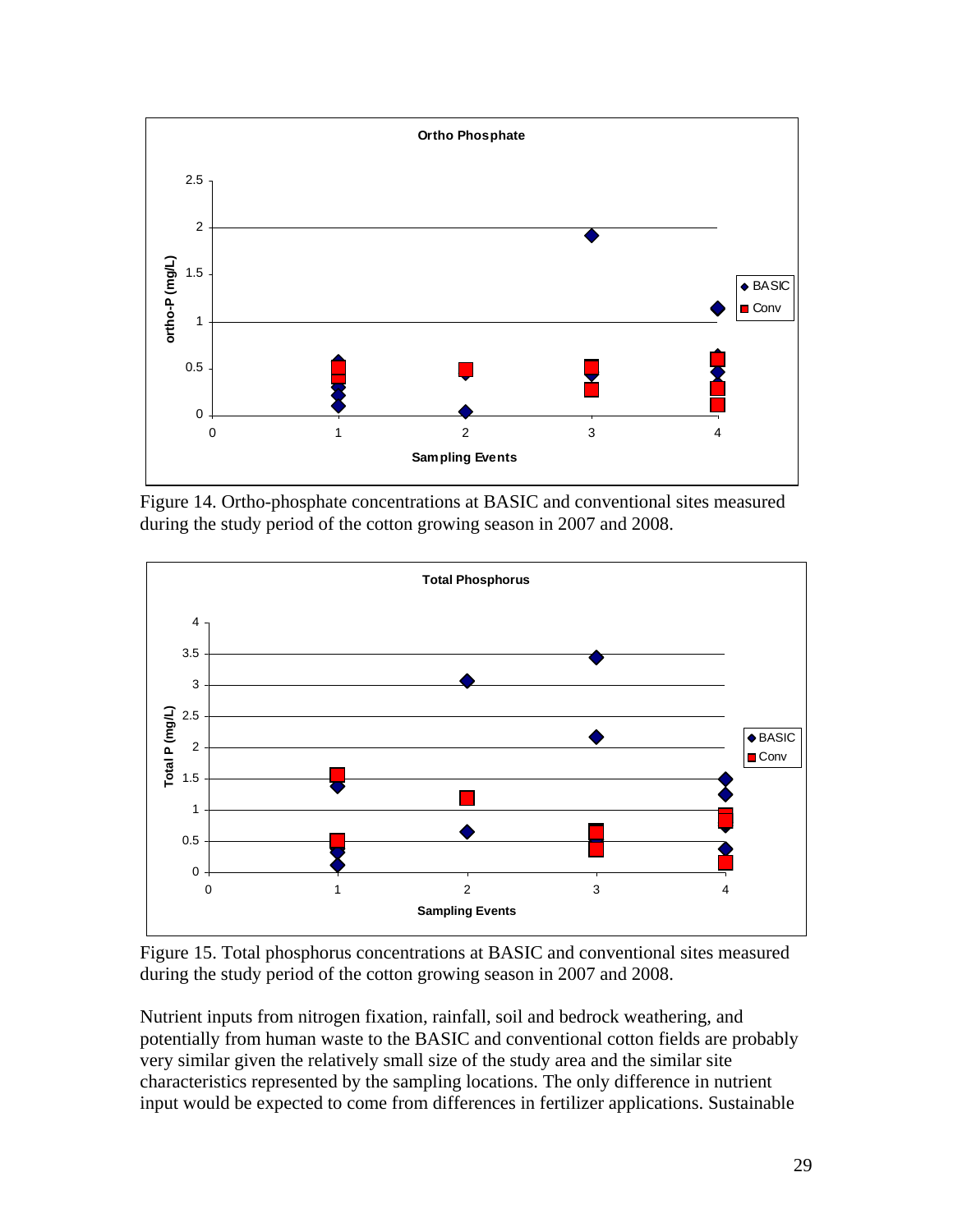soil management for the BASIC cotton fields includes the application of poultry manure and compost, while synthetic fertilizers are predominantly used on the conventional fields.

In 85% of the BASIC samples, NOx to TN (total nitrogen) ratios were slightly lower compared to conventional samples, indicating a lower organic portion of the applied fertilizer. In 57% of the BASIC samples,  $PO<sub>4</sub>$  to TP ratios were slightly lower, additionally indicating a lower organic content in the fertilizer. Compared to the conventional sites, the BASIC site's NOx:TN ratio was  $7 - 52\%$  lower, and the PO<sub>4</sub>:TP ratio at the BASIC sites compared to the conventional sites was lower approximately half of the time but with a more dramatic difference (19-75%).

Average nutrient concentrations measured in this study were slightly higher than those found in other studies investigating nutrients in cotton runoff. For example, nitrate runoff losses from cotton fields in limestone soil regions in northern Alabama were measured with an annual mean of  $1.3 - 2.2$  mg/L (Soileau et al. 1994). In the Mississippi Delta, runoff from cotton in silty clay soil showed nitrate and phosphorus mean concentrations of 3.2 and 0.3 mg/L, respectively (McDowell et al. 1984).

In general, the majority of samples (75%) collected in this study had low total nitrogen to total phosphorus ratios  $(1 - 15:1)$ . High nitrogen to phosphorus ratios  $(20 - 50:1)$  favor the development of *Chlorococcales* while lower ratios frequently lead to communities dominated by *Cyanophyta* (Smith 1983). Since blooms of cyanobacteria, especially of the most toxic and stable form *Microcystis,* have become an increasing threat to fresh and brackish waters, it is important to be aware of this increased risk. This is particularly a concern when the drainage ditch empties into a water body under low-flow conditions. Many uncertainties still remain about the pathways leading to cyanobacterial blooms and how important N:P ratios are under site specific conditions.

## <span id="page-29-0"></span>*5.6 Pesticide and Nutrient Loads*

So far the data have been presented as concentrations and compared to various water quality guidelines. The calculation of loads (mass of a substance flowing through each sampling channel cross section) provides an alternative method for evaluation of potential impacts. Loads are also useful for the growers as they can be compared to the amount of chemical applied to provide a first order approximation of proportional losses. Pesticides loads in g/day were calculated using the following equation:

Load ( $g/day$ ) = Pesticide Conc. (ng/L) x flow rate (cfs) x 0.00245 (multiplier for unit conversion into g/day)

Tailwater flows were highly variable throughout the day (often greater than 50% variability). Without real-time flow data (not feasible in this project due to budget restrains), the "average" flow number had to be interpreted very carefully. Likewise, the constituent concentration was only valid for the runoff at the sampling time and should not be applied to subsequent irrigation events. This affects the accuracy of any load calculations made for agricultural tailwater flows in this study.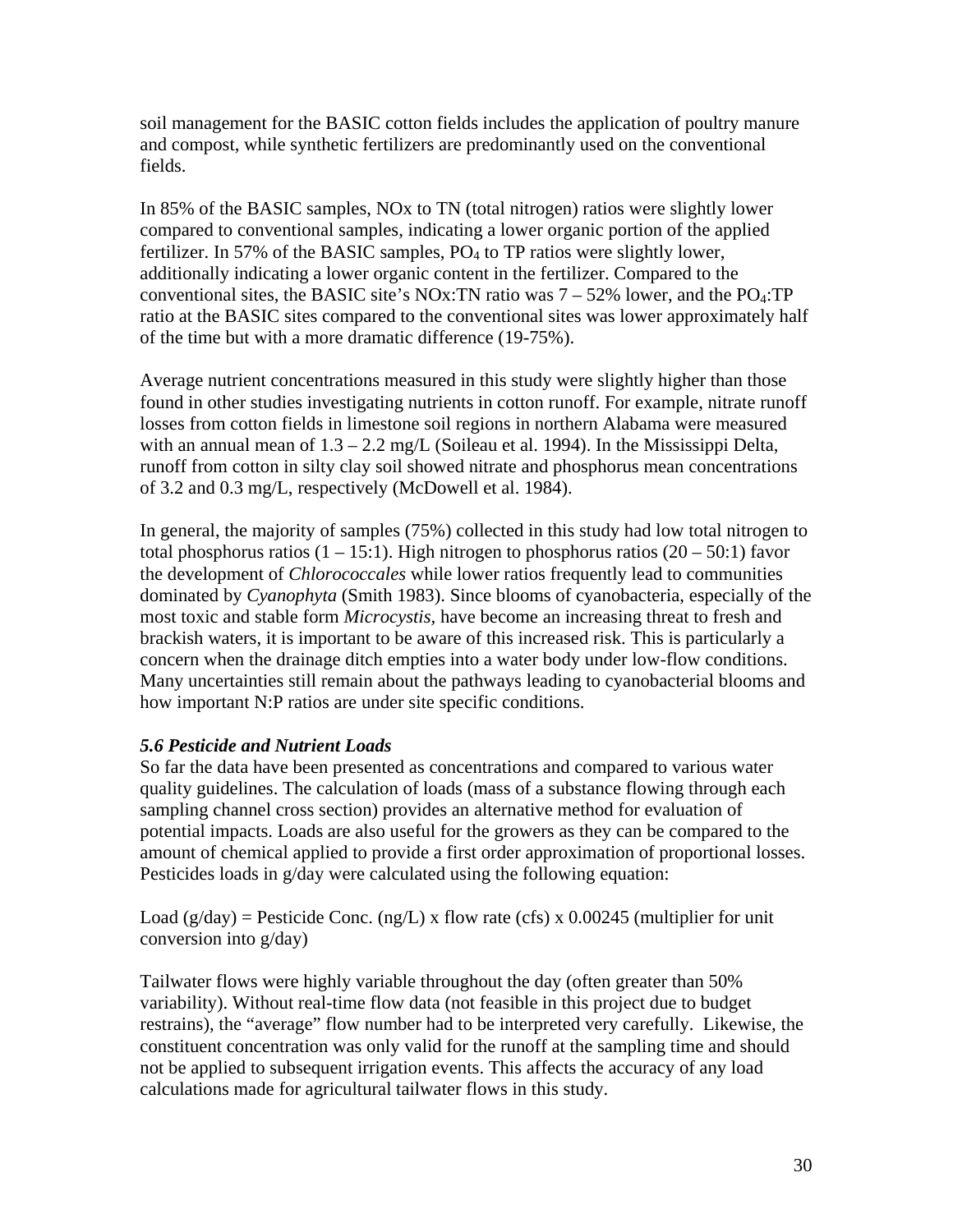The average pesticide loads (Table 6) at BASIC sites were one and a half to almost five times higher for diuron, glyphosate, chlorpyrifos, and prometryn compared to conventional sites but the average calculated flow was also approximately three times higher at BASIC sites during the time of sample collection.

Table 6. Pesticide load averages at BASIC and conventional sites. Only one flow measurement and one pesticide analysis were conducted for each sampling event. The daily load calculations can only represent a snapshot in time (a small part of the entire cotton field irrigation and growing season).

| <b>Parameters</b> | Average<br><b>Flow</b><br>(f <sup>s</sup> /sec) | <b>Diuron</b><br>(g/day) | <b>Glyphosate</b><br>(g/day) | <b>Chlorpyrifos</b><br>(g/day) | Prometryn<br>(g/day) |
|-------------------|-------------------------------------------------|--------------------------|------------------------------|--------------------------------|----------------------|
| <b>BASIC</b>      | 0.23                                            | 74                       | 1.79                         | 0.00322                        | 0.44                 |
| Conventional      | 0.08                                            | 25                       | 1.23                         | 0.00060                        | 0.10                 |

The amount of water used per acre during an irrigation period was approximately the same for the enrolled BASIC fields and the conventional fields. Possibly due to better communication with BASIC farmers as part of the SCP and advanced notice for SFEI staff before irrigation, the BASIC cotton fields were predominantly sampled during high flows in the tail ditch while the conventional fields were sampled later in the irrigation (sometimes on the second day of the irrigation). This resulted in the average flow at the conventional sites only being one third of the flow measured during sampling at the BASIC sites. Due to this bias, it could be assumed that the observed pesticide concentrations at the BASIC sites would be lower if the flow was similar to the flow at the conventional sites but no relationship between flow or SSC and detected pesticides was found to verify this assumption. All calculated relationships for SSC vs pesticide and flow vs. pesticide were too weak to adjust the pesticide data (diuron <10% with SSC, 20% with flow; glyphosate 2% with SSC, 3% with flow; prometryn 10% with SSC,  $<10\%$  with flow).

The average nutrient loads (Table 7) showed a similar pattern as the pesticides. At BASIC sites the average daily loads were two to three times higher for TKN, ortho-P, and TP compared to the conventional sites. The exception is nitrate + nitrite, for which the calculated daily load was approximately three times lower at the BASIC sites compared to the conventional sites despite the higher flow.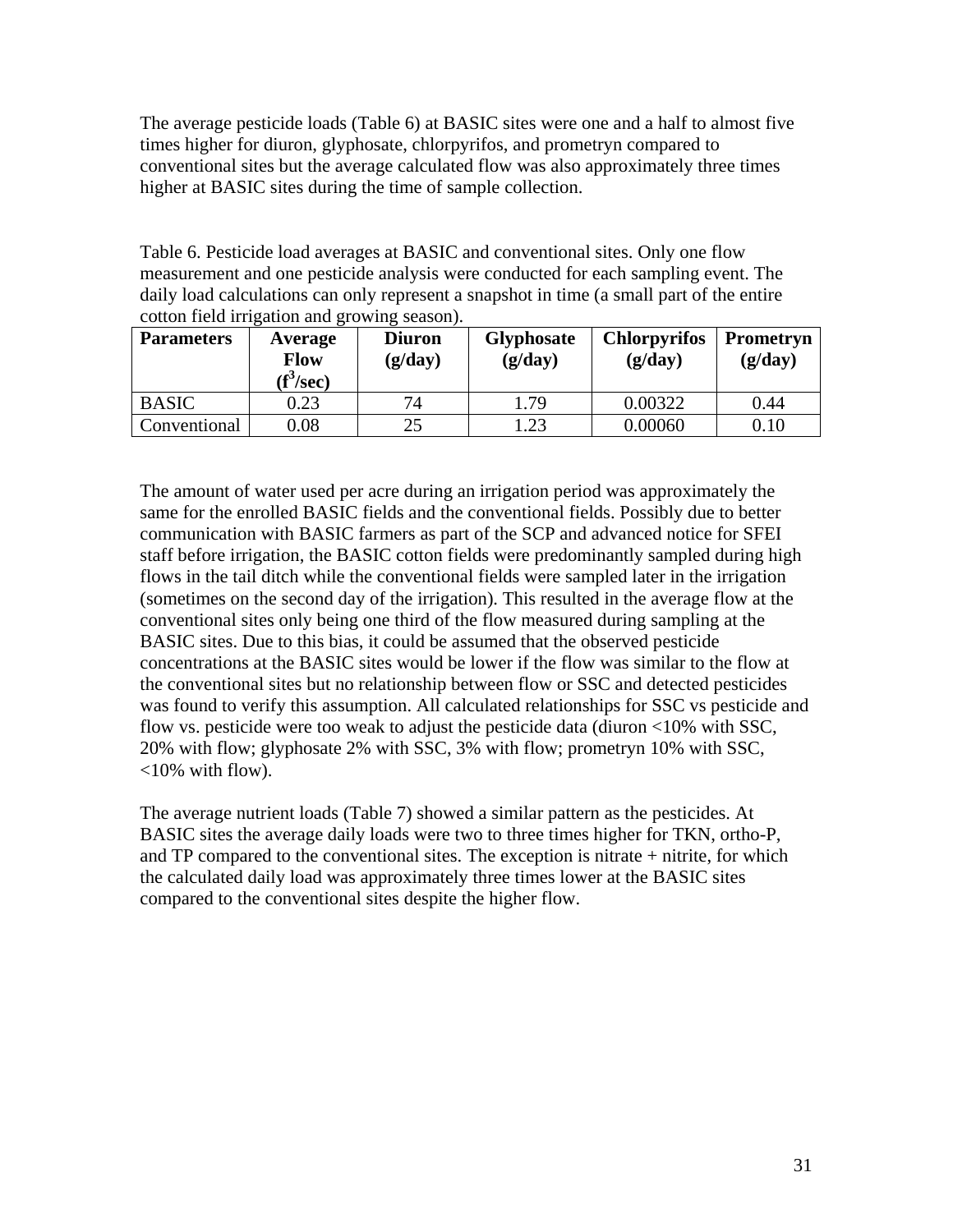Table 7. Nutrient load averages at BASIC and conventional sites. Only one flow measurement and one nutrient analysis were conducted for each sampling event. The daily load calculations can only represent a snapshot in time over the course of an entire cotton field irrigation.

| <b>Parameters</b> | Average<br><b>Flow</b><br>$(f^3/\text{sec})$ | Nitrate+Nitrite<br>(g/day) | <b>TKN</b><br>(g/day) | <b>Ortho-P</b><br>(g/day) | TP<br>(g/day) |
|-------------------|----------------------------------------------|----------------------------|-----------------------|---------------------------|---------------|
| <b>BASIC</b>      | 0.23                                         | 840                        | 1,302                 | 207                       | 498           |
| Conventional      | 0.08                                         | 2,353                      | 626                   | 67                        | 172           |

Nitrogen is an essential nutritional element for the cotton plant. To achieve desired yields, the adequate amount of nitrogen is very important. Cotton removes 50 to 55 lbs. of nitrogen from the soil per bale of cotton (Mullins and Burmester 1990, Unruh and Silvertooth 1996). BASIC farmers regularly test their soil to determine the nitrogen base level and to determine the additional amount of nitrogen needed. Other sources of nitrogen are considered for this calculation to minimize the amount of nitrogen added. In the San Joaquin Valley, the extensive use of synthetic fertilizers, the concentration of industrial dairies and feedlots, the new urban developments, and the rising fossil fuel combustion have increased the supply of reactive nitrogen in the environment (Galloway and Cowling 2002). At least 20 lbs. of nitrogen per acre are deposited through rainfall each year during the wet season (Cowling et. al. 2001) and do not have to be added in form of fertilizers. The consideration of these facts helped reduce the amount of nitrogen added to the fields enrolled in the BASIC program since regular soil monitoring is part of the BASIC program. This was an important achievement since the contamination of water resources by nitrate from agricultural sources is a major health and environmental quality issue confronting California today.

## <span id="page-31-0"></span>*5.7 Ancillary Measurements*

*Dissolved oxygen (DO)* is a very important indicator of a water body's ability to support aquatic life. Oxygen concentrations greater than 5 mg/L are generally considered safe for aquatic biota. Dissolved oxygen concentrations varied from 2.3 mg/L at BASIC 5 to 9.3 mg/L at a Conventional 2. Within this range, concentrations fluctuated without exhibiting any significant patterns at the seven sites. A change in dissolved oxygen concentrations due to the different farming practices is therefore unlikely. A total of four measurements were below 5 mg/L during the study period, two at BASIC sites, two at conventional sites.

*Electrical Conductivity (EC)* is a measure of how well water can conduct an electrical current. Conductivity increases with increasing amount of mobility of ions. These ions, which come from the breakdown of compounds, conduct electricity because they are negatively and positively charged when dissolved in water. Therefore, EC is an indirect measure of the presence of dissolved solids such as chloride, nitrate, sulfate, phosphate, sodium, magnesium, calcium, and iron, and can be used as an indicator of water pollution. The EC varied from 0.41 mS/cm at BASIC 5 to 2.95 mS/cm at Conventional 3. Measurements throughout the sampling period were fairly consistent and did not exhibit any significant changes associated with framing practices. Salinity, a related parameter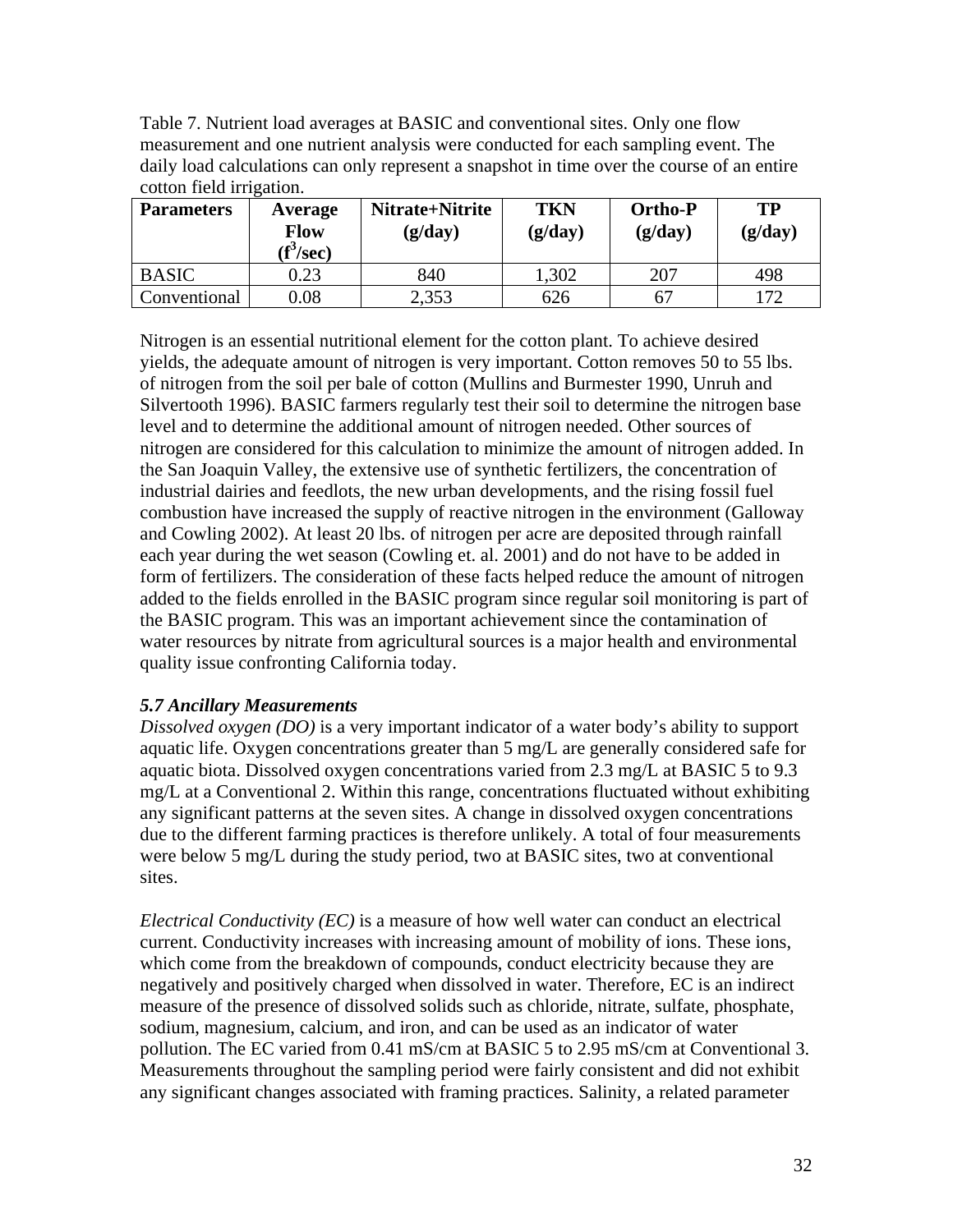ranged from 0.00 ppt at BASIC 5 to 1.4 ppt at Conventional 3 with no particular pattern exhibited for the different farming practices.

*pH* is a general indicator for the acidity of a water body as measured by the proton (H+) concentration:  $pH$ =-log [H+]. A measurement of  $pH \lt 7$  is considered acidic,  $pH = 7$  is neutral, and pH>7 is basic. pH represents the effective activity of hydrogen ions (H+) in water. Changes in pH can also affect aquatic biota indirectly by altering other aspects of water chemistry. Low pH levels accelerate the release of metals from rocks or sediments in the stream that could potentially cause toxicity. In this study pH values ranged from 6.5 to 9.1, both measured at BASIC 1.

*Temperature* of water is an important factor for aquatic life. It controls the rate of metabolic and reproductive activities, and determines which aquatic biota can survive. Temperature also affects the concentration of dissolved oxygen and can influence the activity of bacteria and toxic chemicals in water. Water temperatures ranged from 16.4°C at BASIC 4 to 35.5°C at Conventional 2.

*Turbidity* is a measure of the cloudiness of water. It is caused by suspended matter, such as clay, silt, organic matter, plankton, and other microscopic organisms that interfere with the passage of light through water. Turbidity is closely related to total suspended sediment concentration, but also includes plankton and other organisms. Turbidity in this study varied widely from 6.0 NTU at BASIC 1 to 1,000 NTU at Conventional 2, while the flow during these turbidity measurements was four times higher at the conventional site. The turbidity fluctuation exhibited no consistent change related to different farming practices over the course of this study. The recommended turbidity according to EPA's reference conditions for rivers and streams is 5.2 NTU (US EPA 2001).

*Hardness* is a measurement of the concentration of divalent metal ions. In this study, hardness was measured as a concentration of calcium salt  $CaCO<sub>3</sub>$ . Water hardness concentrations varied from 111 mg CaCO<sub>3</sub>/L at BASIC 5 to 1,070 mg CaCO<sub>3</sub>/L at BASIC 4. Water hardness describes the presence of certain minerals in the water column, and studies have shown that high calcium and magnesium concentrations in water can reduce the effectiveness of pesticides when hardness is above 150-300 mg/L in source water for pesticide mixtures (Boerboom 2001). This suggests that during 25% of the sampling events (at BASIC and conventional sites) bioavailablity of pesticides was likely reduced in the ambient water. Herbicides, especially glyphosate, are also known to be very susceptible to inactivation by silt and organic matter. Silt was not measured in this study but measured organic carbon concentrations suggested that this may have occurred.

*Dissolved Organic Carbon (DOC)* is a broad classification for organic molecules of varied origin and composition within aquatic systems. DOC concentrations ranged from 1.8 mg/L at Conventional 3 to 23.4 mg /L at BASIC 1 with a slightly higher average DOC concentration for all BASIC sites compared to the conventional sites.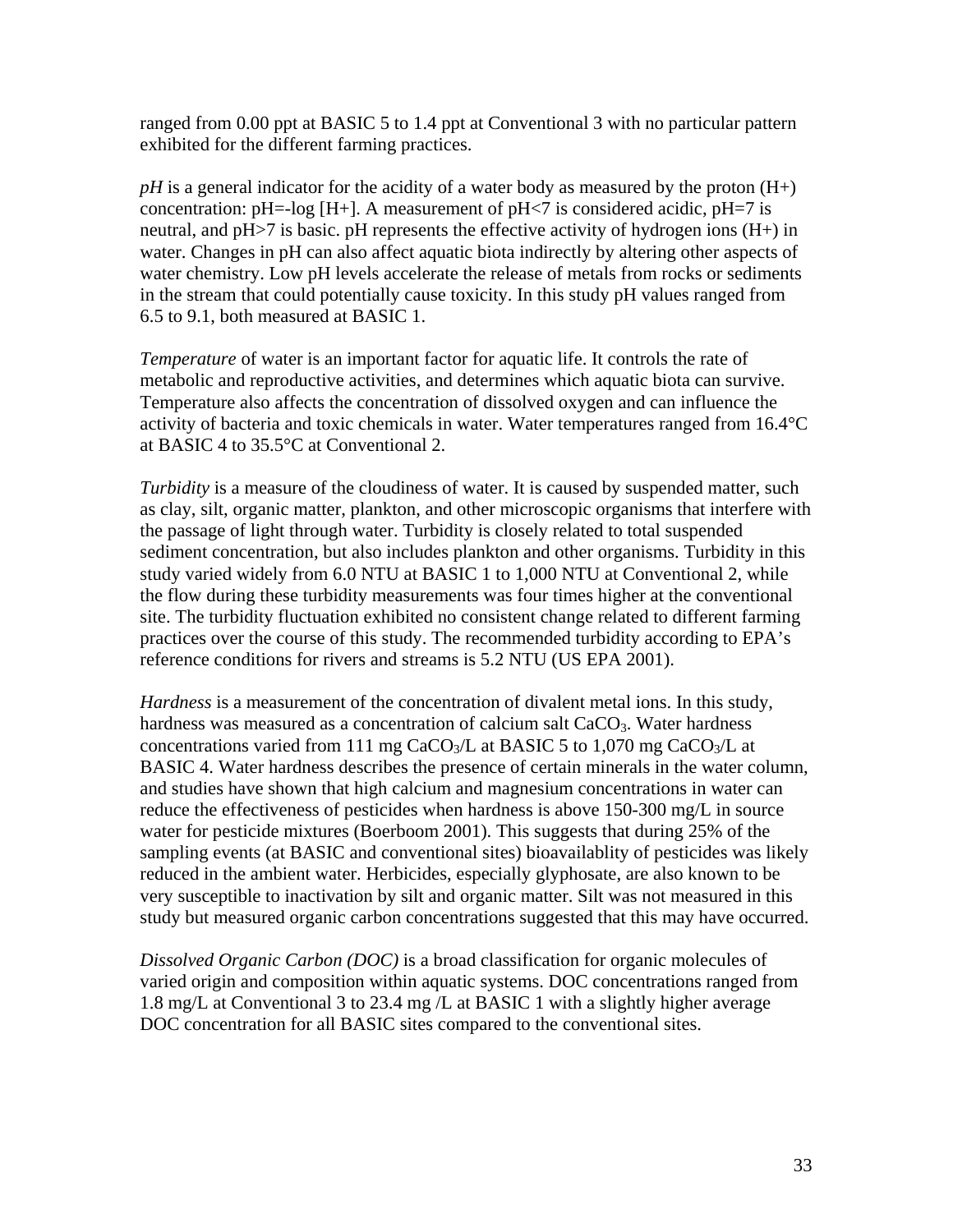## <span id="page-33-0"></span>**6. Conclusion**

Even though the SCP put a tremendous effort into the education of farmers and the improvement of BMPs in cotton, we could not show a statistically significant reduction in pesticide loads running off the BASIC cotton fields during irrigation in comparison to the conventionally grown cotton. Almost all sampling events in this study indicated that it was not very likely that the enrolled BASIC cotton fields that were monitored were treated differently than the conventional fields.

One of the problems that may have lead to the BASIC growers applying more chemicals could be that 2007 and 2008 were two below normal rainfall years. Farmers had to struggle with extreme water shortages because of the dry winters and the temporary shut down of the Delta pumps for Delta smelt protection. The Federal Water District had only 50% of its normal water supplies and water was predominantly assigned to higher priority permanent crops, like almonds and grapes. This additional stressor may have made growers less willing to further reduce pesticide use and risk cotton plant loss. Since mostly smaller fields were enrolled in the BASIC program (Table 1) the incentive for a slightly higher price for the sustainable cotton may not be worth taking the risk of reduced yield due to pest damage.

Another reason for the higher pesticide use the amounts that were anticipated by the BASIC program could be that several enrolled BASIC fields were next to safflower which resulted in a greater pest pressure. Safflower is a food-oil crop and generally not sprayed for its own benefit since the yield is not affected by insect damage. But it is a pest attractor and will increase pest pressures on neighboring crops. It may be sprayed for the benefit of those neighboring crops, which must be done aerially to be most efficient. The most commonly pesticides sprayed on safflower are chemicals that control insects that damage cotton and alfalfa, e.g., chlorpyrifos. Hence, chlorpyrifos concentrations could be higher at enrolled BASIC sites either due to spray drift (very common with aerial applications), potential source water contamination, or because of a high pest pressure and the need to spray the enrolled cotton field directly. In 2007 and 2008, even more safflower was grown than in previous years. Often the pest pressure got so high that cotton farmers paid the neighboring safflower farmer to spray early and regularly.

#### <span id="page-33-1"></span>*6.1 Recommendations*

A reduction in the application of pesticides at the BASIC sites has an obvious and direct benefit to the watershed. However, it takes time until these benefits will result in measurable improvements in waters of the state. A two-year Project with a limited sampling budget can only point out trends observed for the duration of the study but continued monitoring would be needed to evaluate water quality improvements with more certainty.

The concentrations and total amounts of pesticides in runoff water are dependent upon the characteristics of the pesticides, methods and rate of chemical application, and timing of post-application irrigation. Previous studies reported the percentage of applied pesticides being carried off the field in cotton runoff as very low  $(0.1 -1%)$  (Spencer and Cliath 1991). The percentage for soil-applied herbicides is usually  $1 - 2\%$ . Most OP-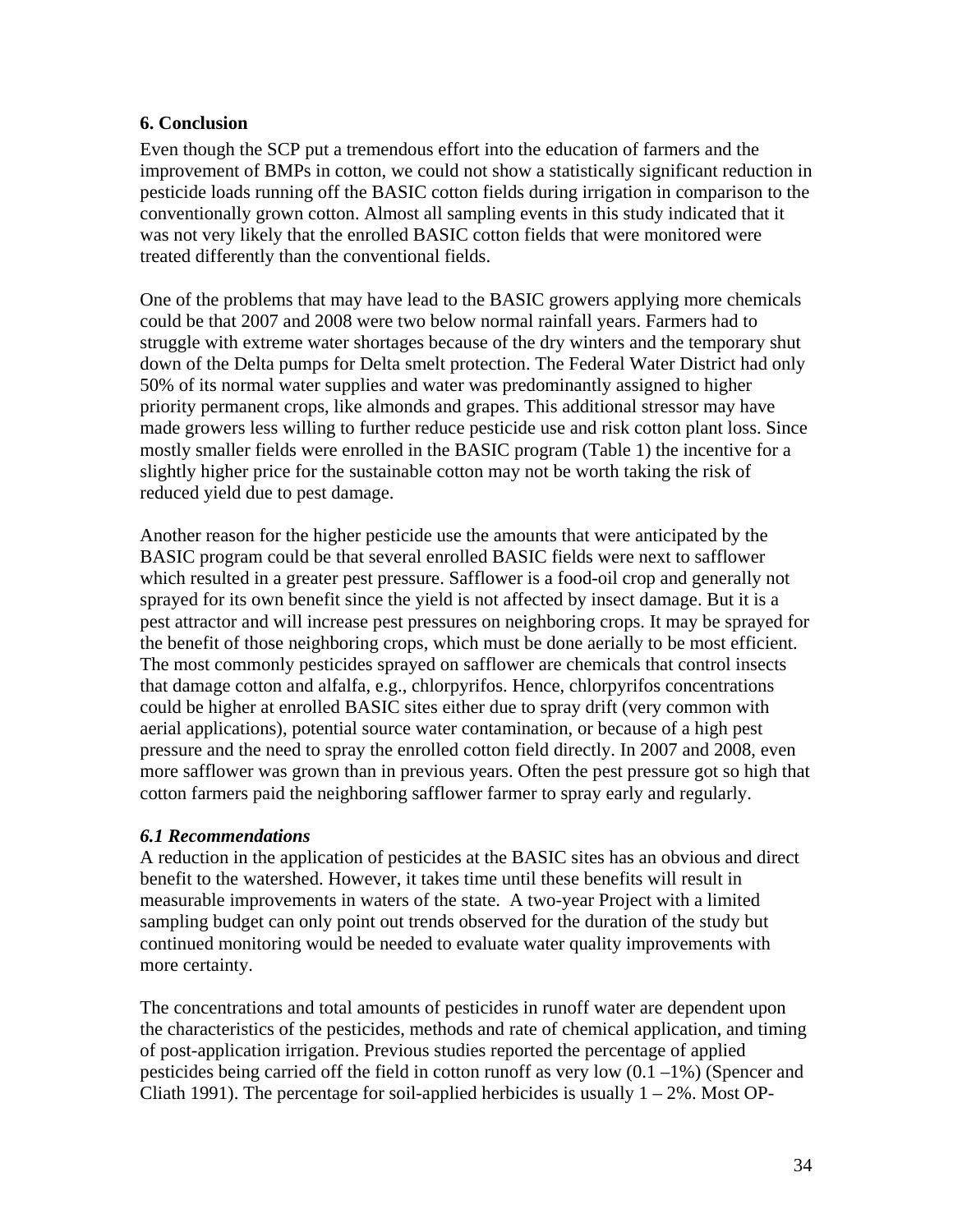pesticides and pyrethroids were previously reported at concentrations less than 0.1% of the application rate. Reductions in pesticide loads can be achieved with good timing of the pesticide application and the following irrigation event. Even though it may be difficult for the farmers at times to extend the time period before irrigation, a great benefit for water quality would be accomplished after approximately 23 - 31 days post pesticide application. Spencer and Cliath (1991) reported the time between the pesticide application and the irrigation event as inversely related to the log concentration of the pesticide found in runoff water.

Spencer et al. (1985) showed that during the first irrigation, most pesticide concentrations were highest within the first two to three hours of the start of irrigation runoff. Concentrations were much lower after that even though the hydrograph peaked later on during the irrigation. Pesticide runoff and water flow did not seem to be correlated in any of the monitored fields that Spencer et al. studied.

In this study there was also no apparent relationship detected between the pesticide concentrations and flow so that the main focus for additional improvements of water quality should be on elapsed time. Prolonged time periods between chemical application and cotton irrigation will contribute to the decrease in pesticide concentrations in runoff. Even if schedules have to be adjusted during the growing season due to unforeseen pest outbreaks, an attempt for pesticide reduction through elapsed time as a BMP will likely show an improvement for water quality.

Additionally, filter strips or vegetated ponds (Hunt et al. 2008) at the end of the tail ditch could reduced pesticide and nutrient loads to receiving water bodies substantially by storing runoff water from approximately the first four hours of runoff, the time period for which the concentrations seemed to be highest. After that critical time period, runoff water could bypass or overflow the pond or filter strip, leaving the more contaminated particles to settle in the retaining structure. Both recommended BMPs would be low-cost, low maintenance practices with a high probability for pesticide mitigation effectiveness.

#### <span id="page-34-0"></span>**7. Acknowledgments**

The work for this study was an extraordinary effort, and thanks are due to many people for their direct or indirect contributions to this document. SFEI staff that contributed to the sample collection of this study was Alicia Gilbreath and Kat Radolfi. A draft of this document was reviewed and improved by comments received from Ben Greenfield (SFEI), Lester McKee (SFEI), Jay Davis (SFEI), and Chris Linneman (Summer Engineering Inc.). Dave Crane, Abdou Mekebri, and Patty Brucknell of California Department of Fish and Game, Marine Pollution Control Laboratory managed the subcontract with SFEI to perform this work. Marcia Gibbs guided this Project as SCP Project Manager and the author would also like to thank Luis Gallegos for his knowledge and support as pest control advisor in the field. This study was funded by a contract with the State Water Resources Control Board and Diane Beaulaurier leading this Project as Grant Manager.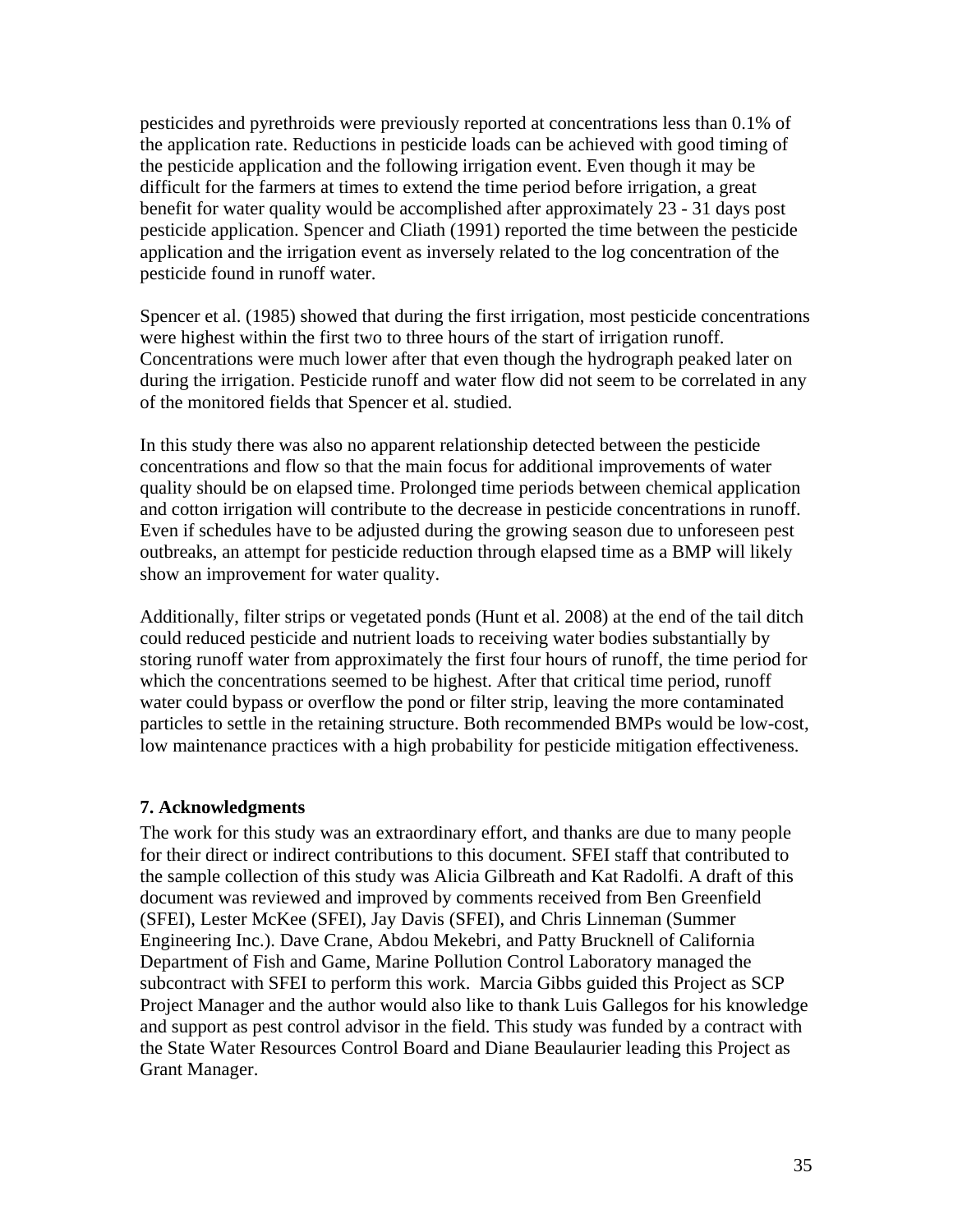#### <span id="page-35-0"></span>**8. References**

Boerboom, C. 2001. Ammonium Sulfate Requirements with Glyphosate. Weed Science. University of Wisconsin, Madison, WI.

CA Department of Pesticide Regulation. 2002. Pesticide Use Reporting – 2002 Summary Data http://www.cdpr.ca.gov/docs/pur/pur02rep/02\_pur.htm

Cowling, E.B., J.N. Galloway, C. Furiness, M. Barber, T. Bresser, K. Cassman, J.W. Erisman, R. Haeuber, R. Howarth, J. Melillo, W. Moomaw, A. Mosier, K. Sanders, S. Seitzinger, S. Smeulders, R. Socolow, D. Walters, F. West, and Z. Zhu. 2001. Optimizing Nitrogen Management in Food and Energy Production and Environmental Protection. Proceedings of the 2nd International Nitrogen Conference on Science and Policy. Potomac, MD.

www.serc.nl/play2learn/products/nitrogenius/docs/N2001ConferenceReport.pdf.

David, N. and D. Yee. 2007. Quality Assurance and Project Plan for the Sustainable Cotton Project. San Francisco Estuary Institute, Oakland, CA, USA.

David, N. and L. McKee. 2009. Going Organic Project. Final Project Report. San Francisco Estuary Institute, Oakland, CA. SFEI Contribution Number 588

Galloway, J.N. and E.B. Cowling. 2002. Reactive Nitrogen and the World: 200 Years of Change. Ambio (Journal of the Royal Swedish Academy of Sciences), Vol. 31, No.2, pp. 64-71.

Gibbs, M., R. Dufour, and M. Guerena. 2005. BASIC Cotton Manual. Sustainable Cotton Project. http://www.caff.org/programs/farmscaping/Cotton%20Manual.pdf

Hunt, J., B. Anderson, B. Phillips, R. Tjeerdema, B. Largay, M. Beretti, and A. Bern. 2008. Use of toxicity identification evaluations to determine the pesticide mitigation effectiveness of on-farm vegetated treatment systems. Environmental Pollution, Vol. 156, No.2, pp. 348 – 358.

McDowell, L.L., G.H. Willis, and C.E. Murphree. 1984. Plant Nutrient Yields in Runoff from a Mississippi Delta Watershed. Transactions of the ASAE, Vol. 27, No. 4, pp. 1059  $-1066.$ 

Mullins, G.L. and C.H. Burmester. 1990. Dry matter, nitrogen, phosphorus, and potassium accumulation by four cotton varieties. Agronomy Journal, Vol. 82, pp. 729 - 736.

Smith, V.H. 1983. Low Nitrogen to Phosphorus Ratios Favor Dominance by Blue-Green Algae in Lake Phytoplankton. Science, Vol. 221, No. 4611, pp. 669-671.